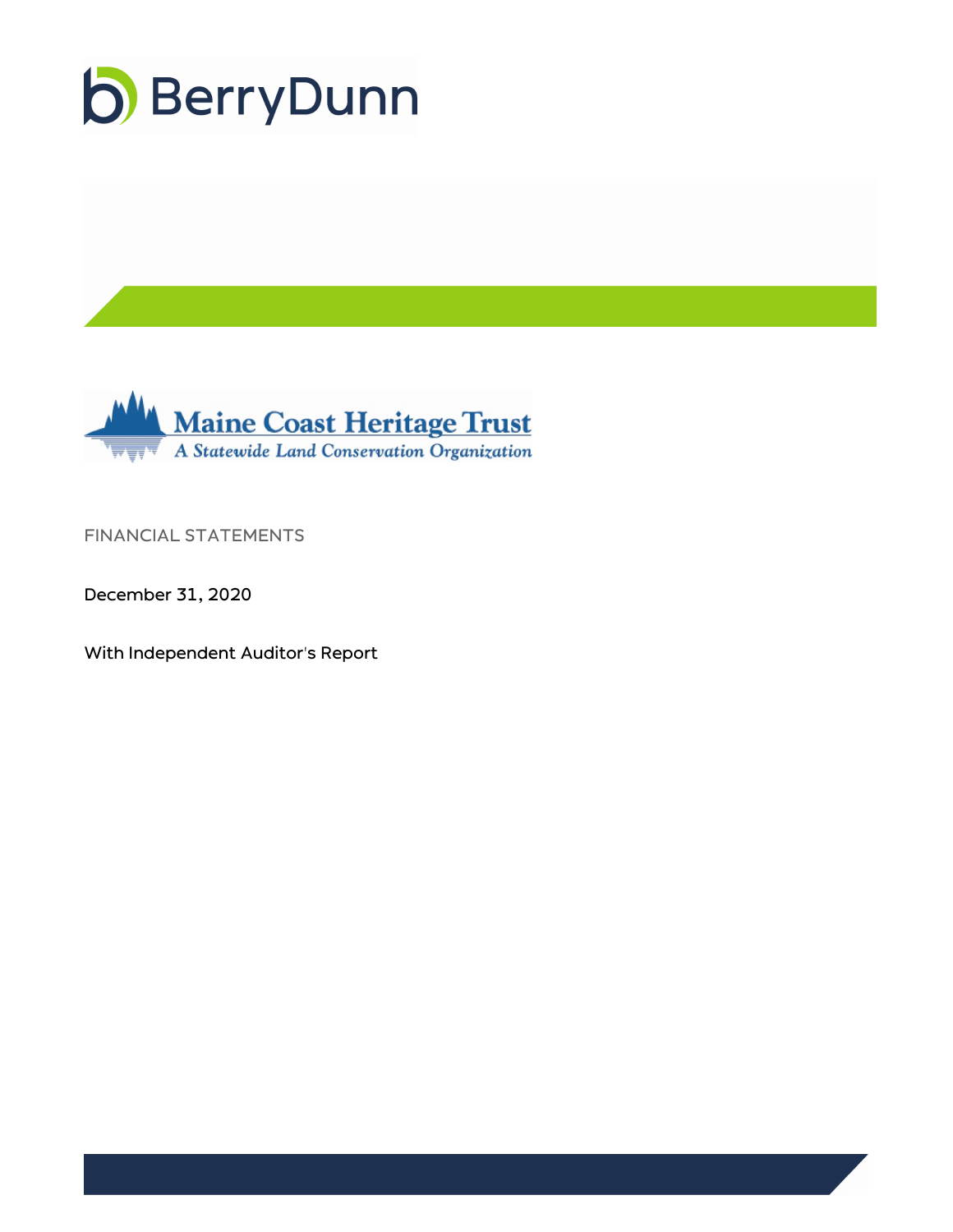

#### **INDEPENDENT AUDITOR'S REPORT**

The Board of Directors Maine Coast Heritage Trust

We have audited the accompanying financial statements of Maine Coast Heritage Trust (the Organization), which comprise the statement of financial position as of December 31, 2020, and the related statements of activities, functional expenses, and cash flows for the year then ended, and the related notes to the financial statements.

#### *Management's Responsibility for the Financial Statements*

Management is responsible for the preparation and fair presentation of these financial statements in accordance with U.S. generally accepted accounting principles; this includes the design, implementation, and maintenance of internal control relevant to the preparation and fair presentation of financial statements that are free from material misstatement, whether due to fraud or error.

#### *Auditor's Responsibility*

Our responsibility is to express an opinion on these financial statements based on our audit. We conducted our audit in accordance with U.S. generally accepted auditing standards. Those standards require that we plan and perform the audit to obtain reasonable assurance about whether the financial statements are free from material misstatement.

An audit involves performing procedures to obtain audit evidence about the amounts and disclosures in the financial statements. The procedures selected depend on the auditor's judgment, including the assessment of the risks of material misstatement of the financial statements, whether due to error or fraud. In making those risk assessments, the auditor considers internal control relevant to the entity's preparation and fair presentation of the financial statements in order to design audit procedures that are appropriate in the circumstances, but not for the purpose of expressing an opinion on the effectiveness of the entity's internal control. Accordingly, we express no such opinion. An audit also includes evaluating the appropriateness of accounting policies used and the reasonableness of significant accounting estimates made by management, as well as evaluating the overall presentation of the financial statements.

We believe that the audit evidence obtained is sufficient and appropriate to provide a basis for our audit opinion.

#### *Opinion*

In our opinion, the financial statements referred to above present fairly, in all material respects, the financial position of the Organization as of December 31, 2020, and the changes in its net assets and its cash flows for the year then ended, in accordance with U.S. generally accepted accounting principles.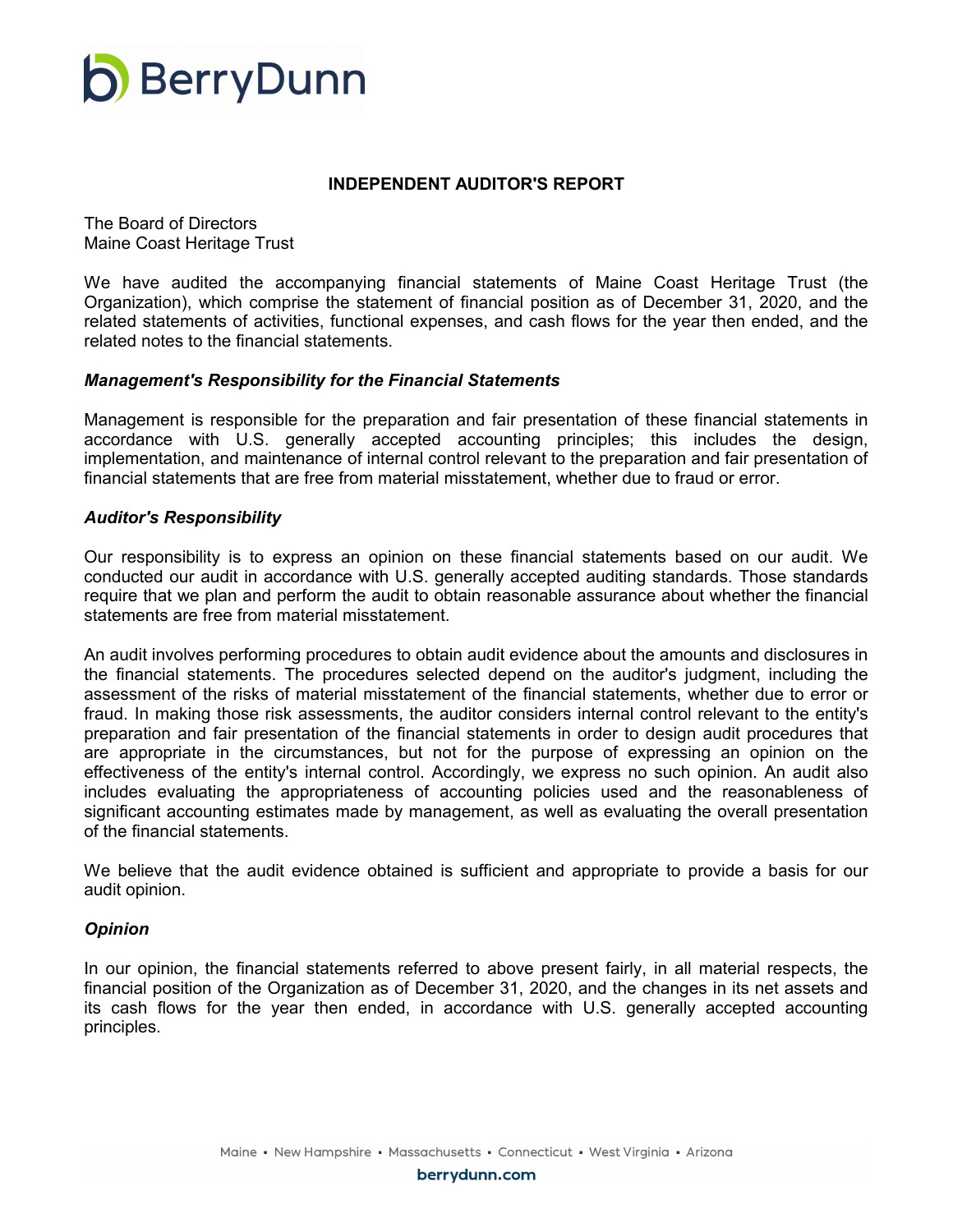The Board of Directors Maine Coast Heritage Trust

### *Report on Summarized Comparative Information*

We have previously audited the Organization's 2019 financial statements, and we expressed an unmodified opinion on those audited financial statements in our report dated July 29, 2020. In our opinion, the summarized comparative information presented herein as of and for the year ended December 31, 2019 is consistent, in all material respects, with the audited financial statements from which it has been derived.

Berry Dunn McNeil & Parker, LLC

Bangor, Maine July 22, 2021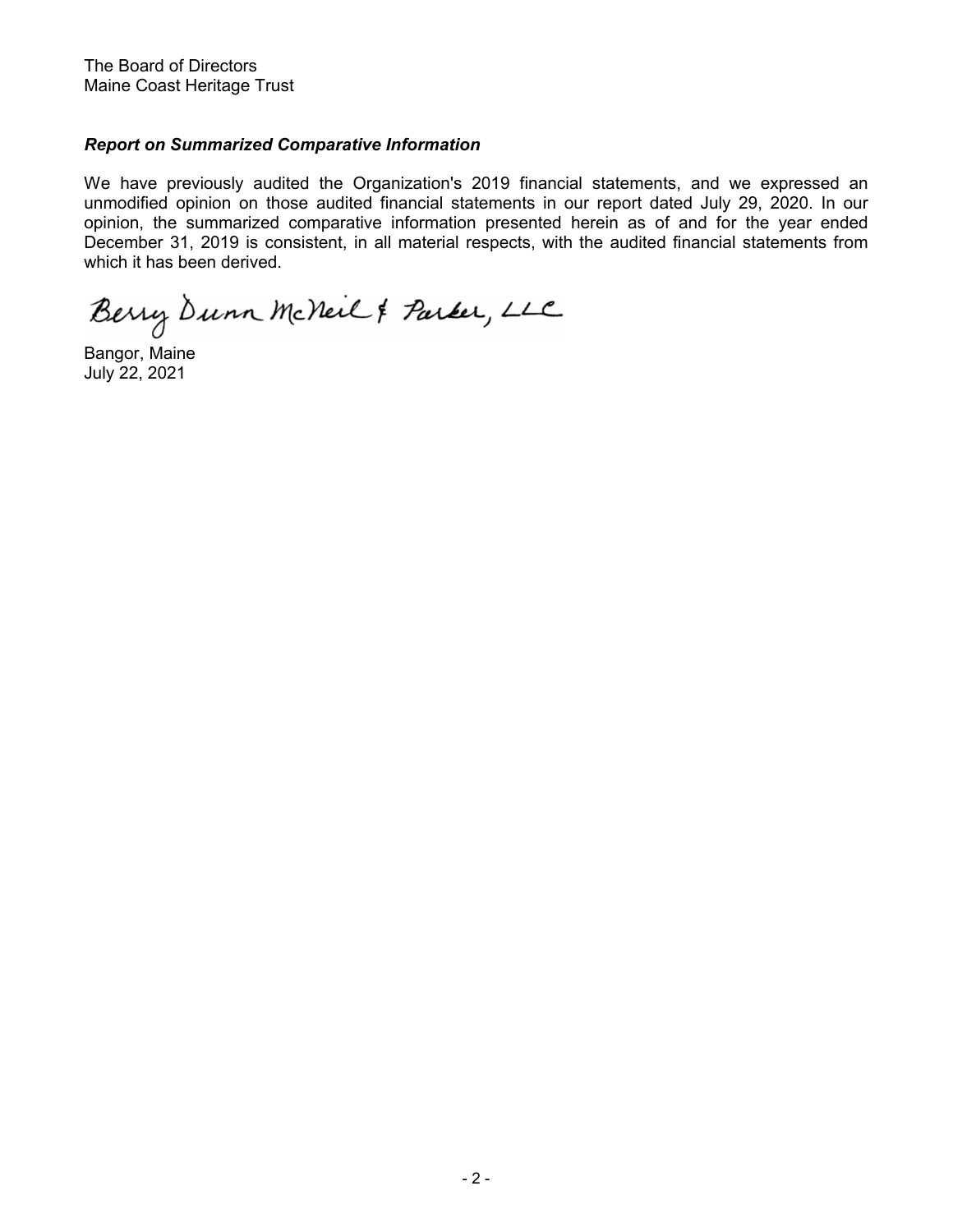# **Statement of Financial Position**

# **December 31, 2020 (With Comparative Totals for December 31, 2019)**

# **ASSETS**

|                                                  |  | 2020         |  |                          |   |             |                          |          |           |              |             |   |              |
|--------------------------------------------------|--|--------------|--|--------------------------|---|-------------|--------------------------|----------|-----------|--------------|-------------|---|--------------|
|                                                  |  |              |  | Operating                |   | Stewardship | Revolving                | Special  |           |              |             |   | 2019         |
|                                                  |  | Operating    |  | Endowment                |   | Investments | Loan                     | Projects |           | <b>Total</b> |             |   | <u>Total</u> |
| Cash and cash equivalents                        |  | 1,782,046 \$ |  |                          | S | $\sim$      | $$2,263,555$ \;          |          |           |              | 4,045,601   | S | 1,789,290    |
| Cash restricted for long-term purposes           |  | 12,628,775   |  |                          |   |             |                          |          |           |              | 12,628,775  |   | 12,885,141   |
| Accounts and accrued interest receivable         |  | 61.027       |  |                          |   |             | 375                      |          |           |              | 61.402      |   | 137,280      |
| Bequests receivable, net                         |  | 1,354,777    |  | $\overline{\phantom{0}}$ |   | 2,783,126   | $\overline{\phantom{0}}$ |          |           |              | 4,137,903   |   | 4,073,024    |
| Pledges and grants receivable, net               |  | 14,529,869   |  | 28,055                   |   | 220,503     |                          |          |           |              | 14,778,427  |   | 18,078,327   |
| Due (to) from other funds                        |  | (2,219,675)  |  | 5,000                    |   | 73,175      | 2,143,000                |          | (1,500)   |              |             |   |              |
| Notes receivable                                 |  | 250,000      |  |                          |   |             | 42,947                   |          |           |              | 292,947     |   | 358,361      |
| Investments                                      |  | 12,940,614   |  | 41,688,153               |   | 49,822,033  | $\overline{\phantom{0}}$ |          | 3,280,367 |              | 107,731,167 |   | 92,493,663   |
| Beneficial interest in split-interest agreements |  | 5,517,242    |  |                          |   |             |                          |          |           |              | 5,517,242   |   | 5,397,103    |
| Property and equipment, net of accumulated       |  |              |  |                          |   |             |                          |          |           |              |             |   |              |
| depreciation                                     |  | 4,012,408    |  |                          |   |             |                          |          |           |              | 4,012,408   |   | 2,794,846    |
| Deposits and other assets                        |  | 304,934      |  |                          |   |             |                          |          |           |              | 304,934     |   | 310,260      |
| Land                                             |  | 110,286,506  |  |                          |   |             |                          |          |           |              | 110,286,506 |   | 104,056,424  |

| otal assets | .448,523<br>161. | <b>704</b><br>208<br>\$41<br>1 Z | \$52,898,837 | \$4,449,877 | 3,278,867<br>m. | \$263.797.312 | \$242.373.719<br>742.JI J.I |
|-------------|------------------|----------------------------------|--------------|-------------|-----------------|---------------|-----------------------------|
|-------------|------------------|----------------------------------|--------------|-------------|-----------------|---------------|-----------------------------|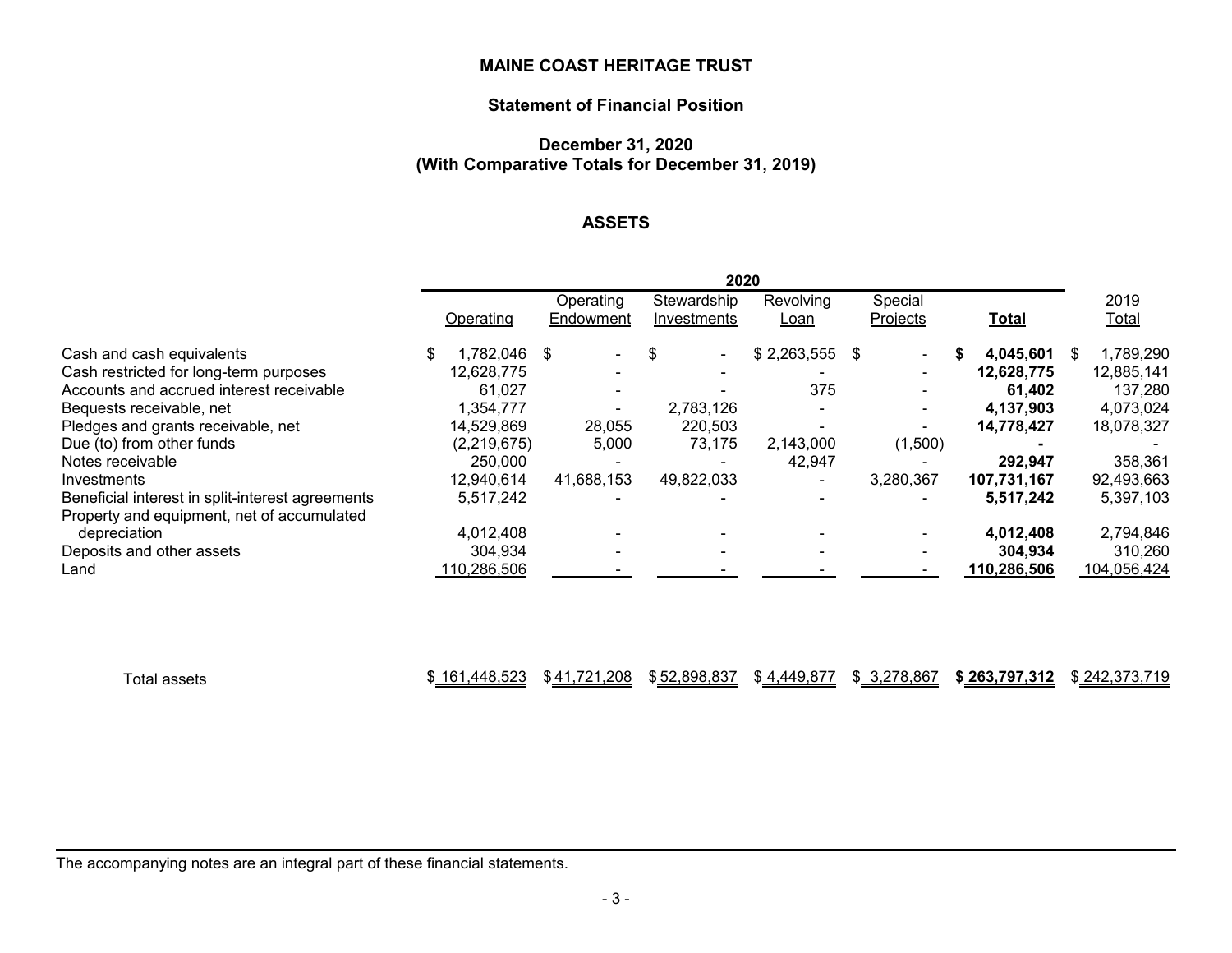# **LIABILITIES AND NET ASSETS**

|                                          |               |            |                                                      |              | 2020              |                     |               |                      |  |
|------------------------------------------|---------------|------------|------------------------------------------------------|--------------|-------------------|---------------------|---------------|----------------------|--|
|                                          | Operating     |            | Stewardship<br>Operating<br>Endowment<br>Investments |              | Revolving<br>Loan | Special<br>Projects | <b>Total</b>  | 2019<br><b>Total</b> |  |
| Liabilities                              |               |            |                                                      |              |                   |                     |               |                      |  |
| Accounts payable                         | \$            | 543,064 \$ |                                                      | \$           | \$<br>٠           | \$                  | 543,064<br>\$ | 421,584<br>\$        |  |
| Deferred revenue                         |               | 15,275     |                                                      |              |                   |                     | 15,275        | 19,221               |  |
| Accrued expenses and other liabilities   |               | 647,374    |                                                      |              |                   |                     | 647,374       | 412,374              |  |
| <b>Total liabilities</b>                 | 1,205,713     |            |                                                      |              |                   |                     | 1,205,713     | 853,179              |  |
| Net assets<br>Without donor restrictions |               |            |                                                      |              |                   |                     |               |                      |  |
| Available for operations                 | 4,141,232     |            |                                                      |              | 4,093,655         |                     | 8,234,887     | 4,810,847            |  |
| Board-designated                         | 1,173,700     |            | 17,021,787                                           | 24,899,184   | 106,222           | 3,278,867           | 46,479,760    | 39,526,928           |  |
| Net investment in land, property and     |               |            |                                                      |              |                   |                     |               |                      |  |
| equipment                                | 114,298,914   |            |                                                      |              |                   |                     | 114,298,914   | 106,851,270          |  |
| Total net assets without donor           |               |            |                                                      |              |                   |                     |               |                      |  |
| restrictions                             | 119,613,846   |            | 17,021,787                                           | 24,899,184   | 4,199,877         | 3,278,867           | 169,013,561   | 151,189,045          |  |
| With donor restrictions                  | 40,628,964    |            | 24,699,421                                           | 27,999,653   | 250,000           |                     | 93,578,038    | 90,331,495           |  |
| Total net assets                         | 160,242,810   |            | 41,721,208                                           | 52,898,837   | 4,449,877         | 3,278,867           | 262,591,599   | 241,520,540          |  |
| Total liabilities and net assets         | \$161,448,523 |            | \$41,721,208                                         | \$52,898,837 | \$4,449,877       | \$ 3,278,867        | \$263,797,312 | \$242,373,719        |  |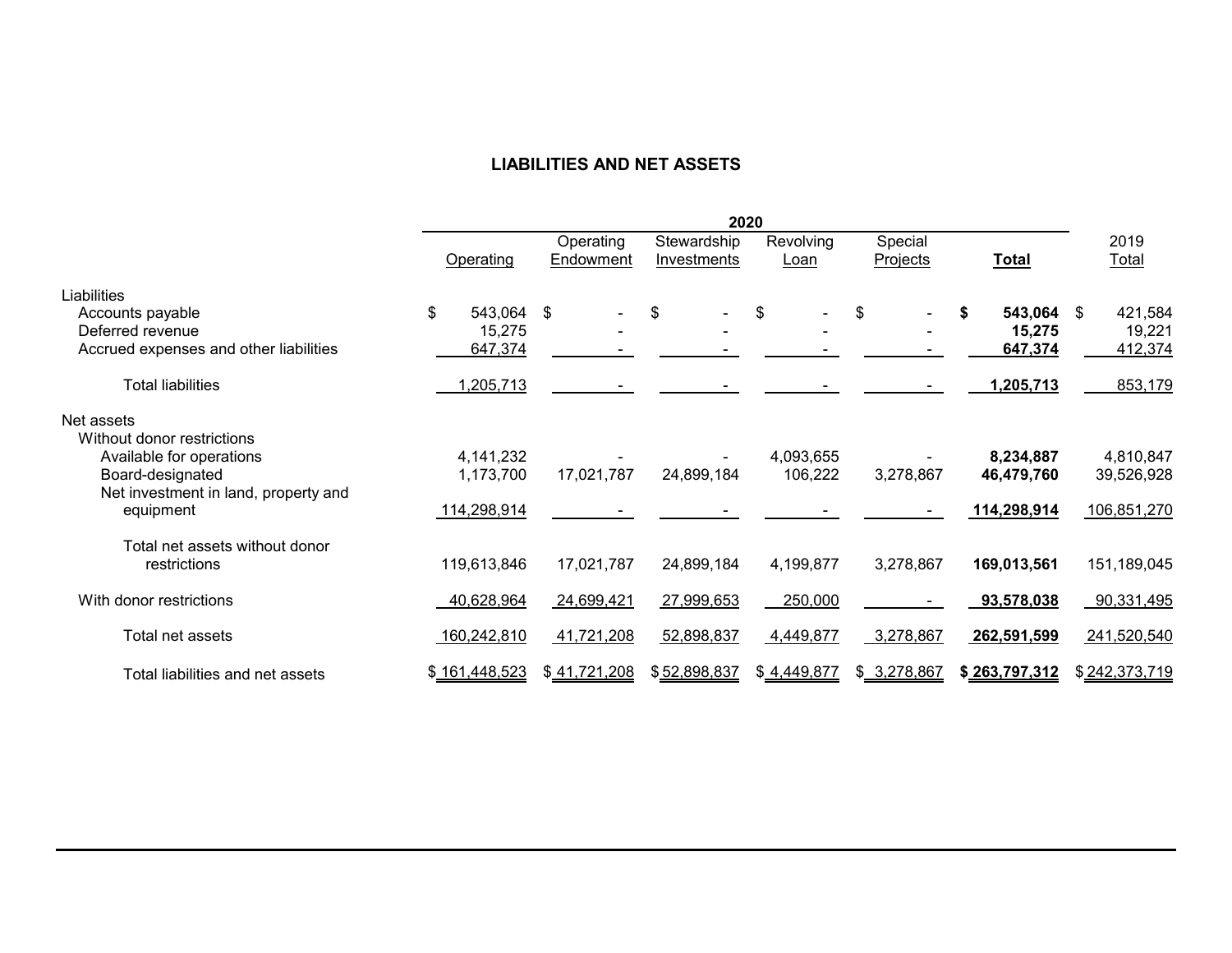# **Statement of Activities**

# **Year Ended December 31, 2020 (With Comparative Totals for the Year Ended December 31, 2019)**

|                                                  |                    |  |                        | 2020                       |                   |                     |              |            |     |               |
|--------------------------------------------------|--------------------|--|------------------------|----------------------------|-------------------|---------------------|--------------|------------|-----|---------------|
|                                                  | Operating          |  | Operating<br>Endowment | Stewardship<br>Investments | Revolving<br>Loan | Special<br>Projects | <b>Total</b> |            |     | 2019<br>Total |
| Changes in net assets without donor restrictions |                    |  |                        |                            |                   |                     |              |            |     |               |
| Revenues and gains                               |                    |  |                        |                            |                   |                     |              |            |     |               |
| Contributions and grants                         | 4,212,353 \$<br>\$ |  | 485,000                | \$                         | \$                | \$                  |              | 4,697,353  | -\$ | 4,805,050     |
| Donated land                                     | 4,033,825          |  |                        |                            |                   |                     |              | 4,033,825  |     | 800,000       |
| Interest and dividend income                     | 270,522            |  | 17,812                 | 25,946                     | 10,828            | 3,513               |              | 328,621    |     | 706,738       |
| Net gain on investments                          | 195,925            |  | 2,551,906              | 3,741,343                  |                   | 491,137             |              | 6,980,311  |     | 4,893,727     |
| Investment income transfers                      | 2,054,507          |  | (569,083)              | (1,347,724)                |                   | (137,700)           |              |            |     |               |
| Farm operations revenue                          | 58,011             |  |                        |                            |                   |                     |              | 58,011     |     | 64,611        |
| Other, net                                       | 231,424            |  |                        |                            |                   |                     |              | 231,424    |     | 186,082       |
| Net assets released from restrictions            |                    |  |                        |                            |                   |                     |              |            |     |               |
| Investment income transfer                       | 839,241            |  |                        |                            |                   |                     |              | 839,241    |     | 880,516       |
| Aldermere contributions and                      |                    |  |                        |                            |                   |                     |              |            |     |               |
| investment income                                | 367,939            |  |                        |                            |                   |                     |              | 367,939    |     | 315,828       |
| Land protection and other                        | 9,137,455          |  |                        | 1,537,312                  |                   |                     |              | 10,674,767 |     | 7,097,949     |
| Total revenues and gains without                 |                    |  |                        |                            |                   |                     |              |            |     |               |
| donor restrictions                               | 21,401,202         |  | 2,485,635              | 3,956,877                  | 10,828            | 356,950             |              | 28,211,492 |     | 19,750,501    |
| <b>Expenses</b>                                  |                    |  |                        |                            |                   |                     |              |            |     |               |
| Operations support                               | 841,970            |  |                        |                            |                   |                     |              | 841,970    |     | 836,564       |
| Land protection                                  |                    |  |                        |                            |                   |                     |              |            |     |               |
| Land transaction activity                        | 2,554,086          |  |                        |                            |                   |                     |              | 2,554,086  |     | 825,548       |
| Other land protection expenses                   | 2,928,317          |  |                        |                            |                   |                     |              | 2,928,317  |     | 2,422,297     |
| Fund raising                                     | 1,046,118          |  |                        |                            |                   |                     |              | 1,046,118  |     | 1,346,910     |
| Public education and outreach                    | 400,812            |  |                        |                            |                   |                     |              | 400,812    |     | 556,201       |
| Stewardship                                      | 2,060,586          |  |                        |                            |                   |                     |              | 2,060,586  |     | 1,989,232     |
| Farm operations                                  | 555,087            |  |                        |                            |                   |                     |              | 555,087    |     | 549,292       |
| Total expenses                                   | 10,386,976         |  |                        |                            |                   |                     |              | 10,386,976 |     | 8,526,044     |
| Change in net assets without donor               |                    |  |                        |                            |                   |                     |              |            |     |               |
| restrictions                                     | 11,014,226         |  | 2,485,635              | 3,956,877                  | 10,828            | 356,950             |              | 17,824,516 |     | 11,224,457    |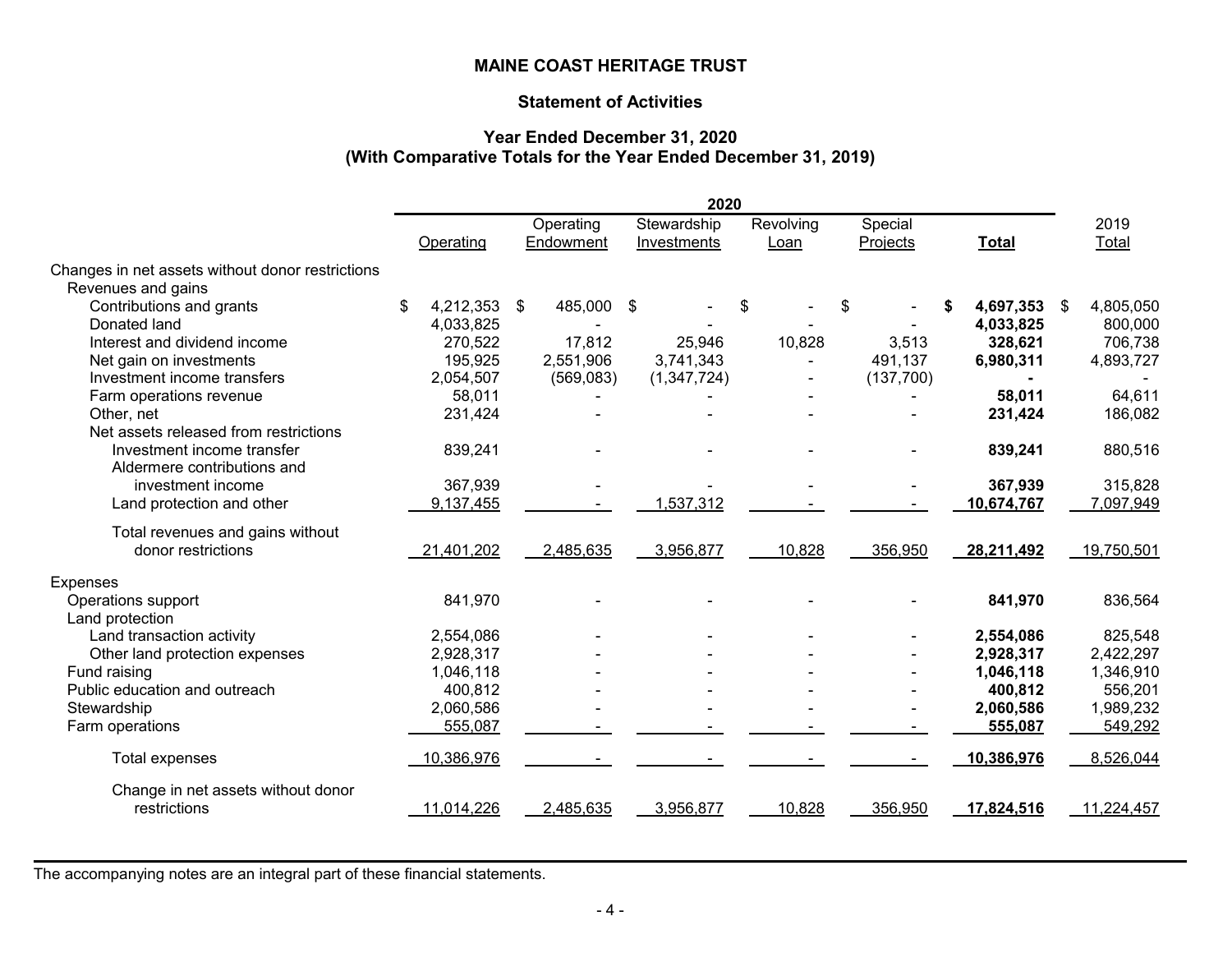#### **Statement of Activities (Concluded)**

# **Year Ended December 31, 2020 (With Comparative Totals for the Year Ended December 31, 2019)**

|                                               |                    |                        | 2020                       |                   |                     |                |                      |
|-----------------------------------------------|--------------------|------------------------|----------------------------|-------------------|---------------------|----------------|----------------------|
|                                               | Operating          | Operating<br>Endowment | Stewardship<br>Investments | Revolving<br>Loan | Special<br>Projects | Total          | 2019<br><b>Total</b> |
| Changes in net assets with donor restrictions |                    |                        |                            |                   |                     |                |                      |
| Contributions and grants                      | \$<br>6,236,352 \$ | 6,162                  | 76,332 \$<br>\$            |                   | \$                  | 6,318,846      | 21,509,128<br>S.     |
| Increase in beneficial interest in split-     |                    |                        |                            |                   |                     |                |                      |
| interest agreements                           | 99,334             |                        |                            |                   |                     | 99,334         | 797,213              |
| Interest and dividend income                  | 188,393            | 17,576                 | 25,105                     |                   |                     | 231,074        | 129,673              |
| Net gain on investments                       | 1,182,835          | 3,669,923              | 3,626,478                  |                   |                     | 8,479,236      | 6,484,684            |
| Net assets released from restrictions         |                    |                        |                            |                   |                     |                |                      |
| Investment income transfer                    |                    | (839, 241)             |                            |                   |                     | (839, 241)     | (1, 131, 639)        |
| Aldermere contributions and investment        |                    |                        |                            |                   |                     |                |                      |
| income                                        | (367, 939)         |                        |                            |                   |                     | (367, 939)     | (315, 828)           |
| Land protection and other                     | (9, 137, 455)      |                        | (1,537,312)                |                   |                     | (10, 674, 767) | (7,097,949)          |
| Change in net assets with donor               |                    |                        |                            |                   |                     |                |                      |
| restrictions                                  | (1,798,480)        | 2,854,420              | 2,190,603                  |                   |                     | 3,246,543      | 20,375,282           |
| Change in net assets                          | 9,215,746          | 5,340,055              | 6,147,480                  | 10,828            | 356,950             | 21,071,059     | 31,599,739           |
| Net assets, beginning of year                 | 151,907,856        | 36,381,153             | 45,836,872                 | 4,439,049         | 2,955,610           | 241,520,540    | 209,920,801          |
| Transfers between funds                       | (880, 792)         |                        | 914,485                    |                   | (33, 693)           |                |                      |
| Net assets, end of year                       | \$160,242,810      | \$41,721,208           | \$ 52,898,837              | \$4,449,877       | \$ 3,278,867        | \$262,591,599  | \$241,520,540        |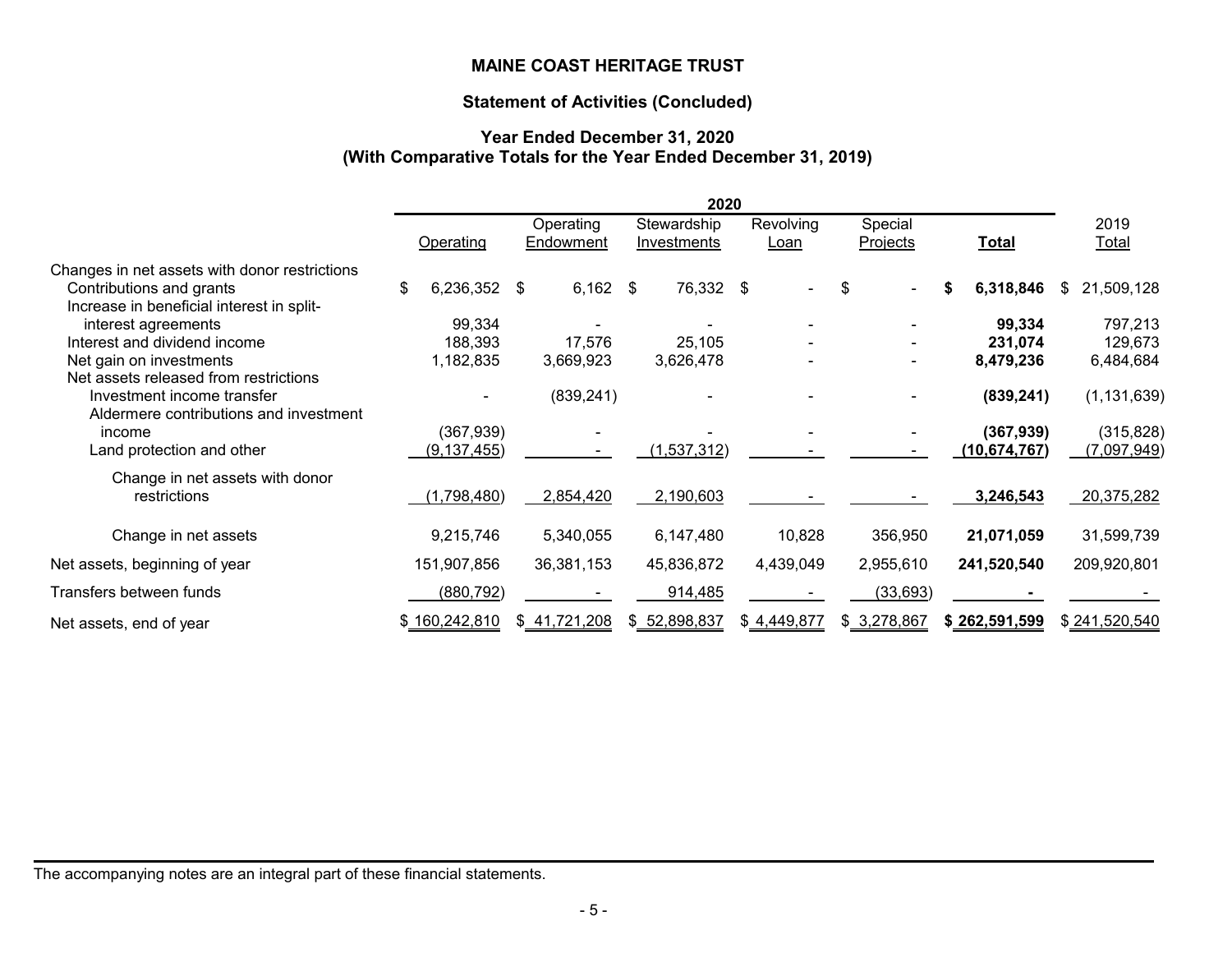# **Statement of Functional Expenses**

# **Year Ended December 31, 2020 (With Comparative Totals for the Year Ended December 31, 2019)**

|                                       |                       |                             |                 | 2020                                |             |                    |                          |                        |
|---------------------------------------|-----------------------|-----------------------------|-----------------|-------------------------------------|-------------|--------------------|--------------------------|------------------------|
|                                       | Operations<br>Support | Land<br>Protection          | Fund<br>Raising | Public<br>Education<br>and Outreach | Stewardship | Farm<br>Operations | <b>Total</b>             | 2019<br>Total          |
| Salaries, wages, and                  |                       |                             |                 |                                     |             |                    |                          |                        |
| payroll taxes                         | $$423,760$ \$         | 1,406,772 \$                | 617,892 \$      | 183,474                             | \$1,028,060 | $$252,647$ \$      |                          | 3,912,605 \$ 3,824,029 |
| Employee benefits                     | 88,339                | 277,512                     | 127,326         | 36,138                              | 228,340     | 46,493             | 804,148                  | 896,725                |
| Professional and contract<br>services |                       |                             |                 |                                     |             |                    |                          |                        |
| General and                           | 136,552               | 563,232                     | 3,887           | 58,983                              | 11,586      | 6,260              | 780,500                  | 597,537                |
| administrative                        | 61,169                | 129,582                     | 137,685         | 65,601                              | 85,027      | 41,096             | 520,160                  | 660,672                |
| Project expense                       | 2,755                 | 359,256                     | 96,112          | 28,464                              | 51,928      | 42,561             | 581,076                  | 492,100                |
| Travel                                | 1,089                 | 10,996                      | 6,009           | 54                                  | 31,908      | 961                | 51,017                   | 108,230                |
| Board and committee                   |                       |                             |                 |                                     |             |                    |                          |                        |
| meetings                              |                       | 9,069                       |                 |                                     | 376         |                    | 9,445                    | 29,428                 |
| Land conference                       |                       | 6,534                       |                 |                                     |             |                    | 6,534                    | 44,151                 |
| Insurance                             | 15,451                | 48,087                      | 21,958          | 6,111                               | 38,967      | 17,875             | 148,449                  | 126,306                |
| Staff training                        | 1,280                 | 7,592                       | 4,075           | 413                                 | 1,333       | 920                | 15,613                   | 35,459                 |
| Equipment maintenance                 | 19,118                | 64,380                      | 31,174          | 21,574                              | 67,919      | 420                | 204,585                  | 182,999                |
| Property management                   | 18,361                |                             |                 |                                     | 212,045     | 19,754             | 250,160                  | 201,366                |
| Property taxes                        |                       |                             |                 |                                     | 178,070     | 5,100              | 183,170                  | 157,241                |
| Depreciation                          | 10,596                | 44,890                      |                 |                                     | 108,800     | 82,442             | 246,728                  | 217,072                |
| Equipment expense                     | 63,500                | 415                         |                 | $\overline{\phantom{0}}$            | 16,227      | 38,558             | 118,700                  | 127,181                |
| Subtotal                              | 841,970               | 2,928,317                   | 1,046,118       | 400,812                             | 2,060,586   | 555,087            | 7,832,890                | 7,700,496              |
| Land transaction activity             |                       |                             |                 |                                     |             |                    |                          |                        |
| <b>Conservation easements</b>         |                       |                             |                 |                                     |             |                    |                          |                        |
| purchased<br>Loss on impairment of    |                       | 132,740                     |                 |                                     |             |                    | 132,740                  | 6,598                  |
| land and buildings                    |                       | 332,463                     |                 |                                     |             |                    | 332,463                  |                        |
| Loss on sale of land                  |                       |                             |                 |                                     |             |                    |                          | 100,357                |
| Transfer of land to other             |                       |                             |                 |                                     |             |                    |                          |                        |
| organizations                         | $\blacksquare$        | 1,183,406                   |                 |                                     |             |                    | 1,183,406                | 24,430                 |
| Contributions in support              |                       |                             |                 |                                     |             |                    |                          |                        |
| of other organizations                |                       | 905,477                     |                 |                                     |             |                    | 905,477                  | 694,163                |
| Subtotal                              |                       | 2,554,086                   |                 |                                     |             |                    | 2,554,086                | 825,548                |
| Total                                 | \$ 841,970            | $$ 5,482,403$ $$ 1,046,118$ |                 | \$400,812                           | \$2,060,586 | \$555,087          | \$10,386,976 \$8,526,044 |                        |
|                                       |                       |                             |                 |                                     |             |                    |                          |                        |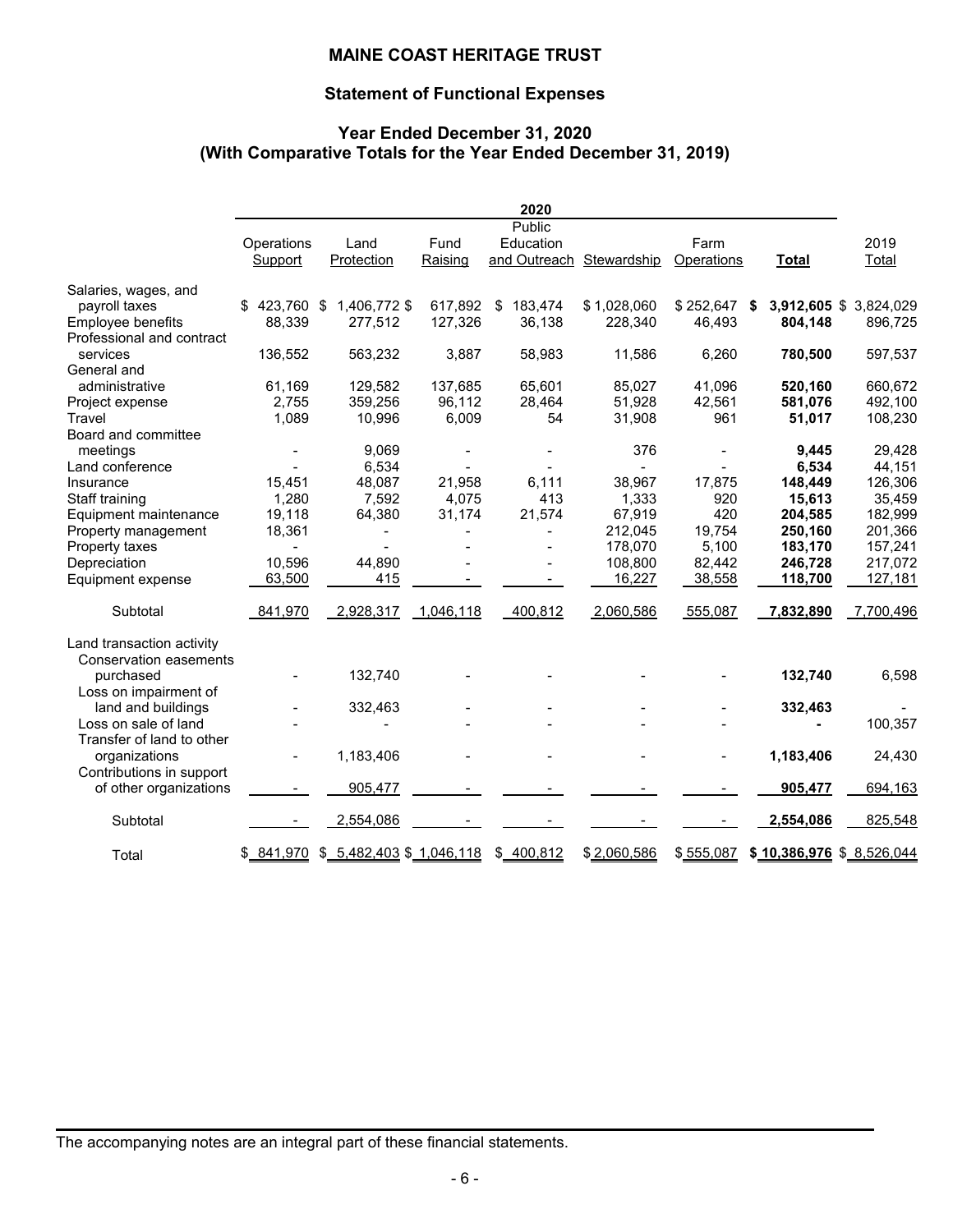# **Statement of Cash Flows**

#### **Year Ended December 31, 2020 (With Comparative Totals for the Year Ended December 31, 2019)**

|                                        | 2020 |             |    |               |    |               |    |           |    |            |     |                |                  |
|----------------------------------------|------|-------------|----|---------------|----|---------------|----|-----------|----|------------|-----|----------------|------------------|
|                                        |      |             |    | Operating     |    | Stewardship   |    | Revolving |    | Special    |     |                | 2019             |
|                                        |      | Operating   |    | Endowment     |    | Investments   |    | Loan      |    | Projects   |     | <b>Total</b>   | Total            |
| Cash flows from operating activities   |      |             |    |               |    |               |    |           |    |            |     |                |                  |
| Change in net assets                   | \$   | 9,215,746   | \$ | 5,340,055     | \$ | 6,147,480     | \$ | 10,828    | \$ | 356,950    | -\$ | 21,071,059     | \$<br>31,599,739 |
| Adjustments to reconcile change in net |      |             |    |               |    |               |    |           |    |            |     |                |                  |
| assets to net cash provided (used) by  |      |             |    |               |    |               |    |           |    |            |     |                |                  |
| operating activities                   |      |             |    |               |    |               |    |           |    |            |     |                |                  |
| Depreciation                           |      | 246.728     |    |               |    |               |    |           |    |            |     | 246,728        | 217,072          |
| Donated land received                  |      | (4,033,825) |    |               |    |               |    |           |    |            |     | (4,033,825)    | (800,000)        |
| Loss on impairment of buildings        |      | 35,000      |    |               |    |               |    |           |    |            |     | 35,000         |                  |
| Loss on impairment of land             |      | 297,463     |    |               |    |               |    |           |    |            |     | 297,463        |                  |
| Loss on sale and transfer of land      |      | 1,183,406   |    |               |    |               |    |           |    |            |     | 1,183,406      | 124,787          |
| Gain on sale of cattle and equipment   |      | (16, 948)   |    |               |    |               |    |           |    |            |     | (16, 948)      | (58, 830)        |
| (Decrease) increase in allowance for   |      |             |    |               |    |               |    |           |    |            |     |                |                  |
| uncollectible pledges receivable       |      | (38, 984)   |    |               |    |               |    |           |    |            |     | (38, 984)      | 332,914          |
| Net gain on investments                |      | (1,378,760) |    | (6, 221, 829) |    | (7, 367, 821) |    |           |    | (491, 137) |     | (15, 459, 547) | (11, 378, 411)   |
| Loss on beneficial interest in split-  |      |             |    |               |    |               |    |           |    |            |     |                |                  |
| interest agreements                    |      | 30,852      |    |               |    |               |    |           |    |            |     | 30,852         | 42,784           |
| Contributions and investment income    |      |             |    |               |    |               |    |           |    |            |     |                |                  |
| restricted for long-term investment    |      | (4,055,481) |    |               |    | (56, 332)     |    |           |    |            |     | (4, 111, 813)  | (5,595,046)      |
| Decrease (increase) in                 |      |             |    |               |    |               |    |           |    |            |     |                |                  |
| Pledges and grants receivable          |      | 532,143     |    | 18,839        |    | 29,707        |    |           |    |            |     | 580,689        | (10, 874, 485)   |
| Accounts and accrued interest          |      |             |    |               |    |               |    |           |    |            |     |                |                  |
| receivable                             |      | 75,353      |    |               |    |               |    | 525       |    |            |     | 75,878         | 115,521          |
| Bequests receivable                    |      | (15, 169)   |    |               |    | (49, 710)     |    |           |    |            |     | (64, 879)      | 1,962,065        |
| Deposits and other assets              |      | 5,326       |    |               |    |               |    |           |    |            |     | 5,326          | 22,901           |
| Increase (decrease) in                 |      |             |    |               |    |               |    |           |    |            |     |                |                  |
| Accounts payable                       |      | 121,480     |    |               |    |               |    |           |    |            |     | 121,480        | 207,493          |
| Deferred revenue                       |      | (3,946)     |    |               |    |               |    |           |    |            |     | (3,946)        | 17,250           |
| Accrued expenses and other liabilities |      | 235,000     |    |               |    |               |    |           |    |            |     | 235,000        | 19,282           |
| Net cash provided (used) by            |      |             |    |               |    |               |    |           |    |            |     |                |                  |
| operating activities                   |      | 2,435,384   |    | (862, 935)    |    | (1, 296, 676) |    | 11,353    |    | (134, 187) |     | 152,939        | 5,955,036        |
|                                        |      |             |    |               |    |               |    |           |    |            |     |                |                  |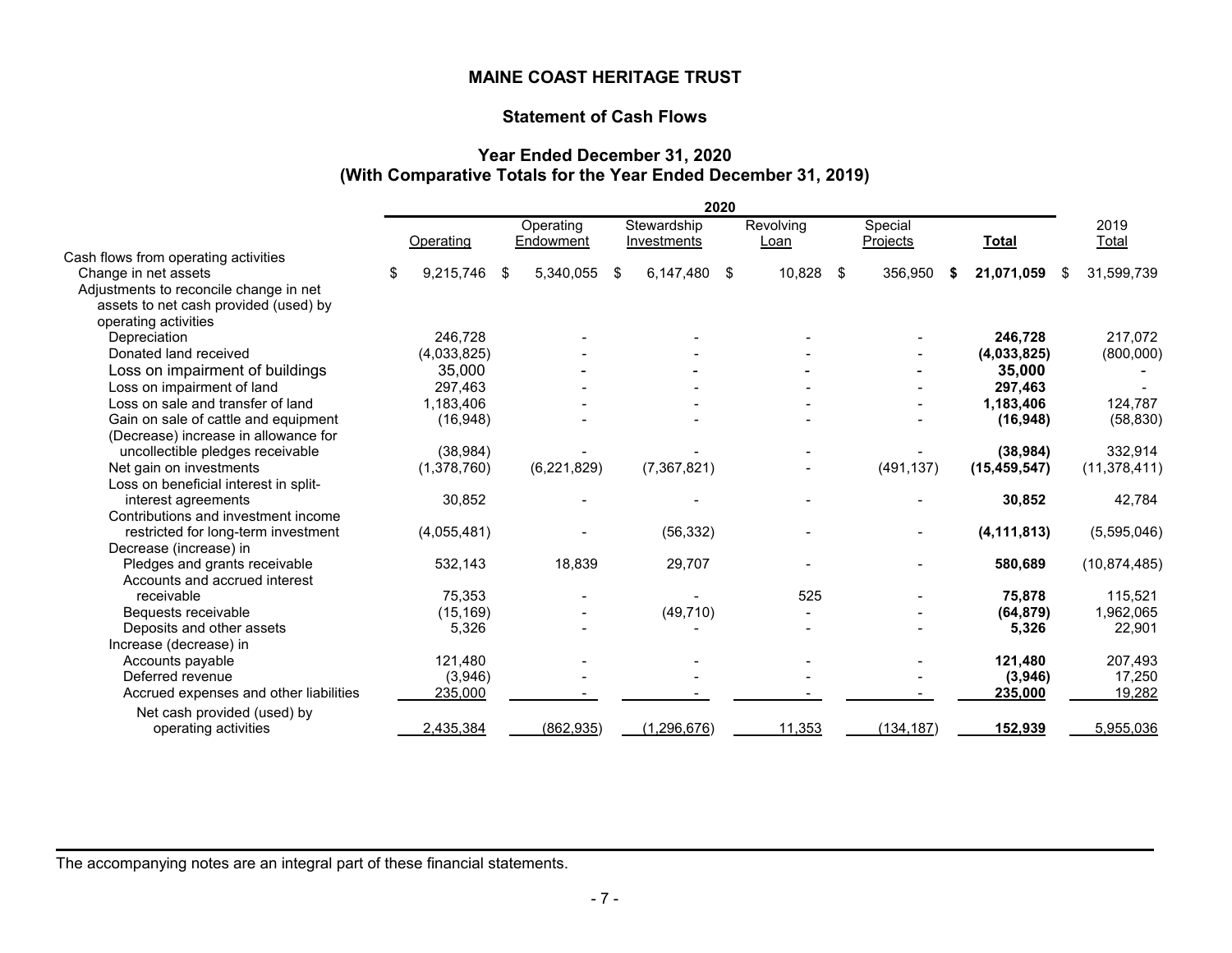# **Statement of Cash Flows (Concluded)**

#### **Year Ended December 31, 2020 (With Comparative Totals for the Year Ended December 31, 2019)**

|                                                                                                                                                                                      |                                                                              |    |                         |    |                          | 2020 |           |     |           |                                                                                               |     |                                                                                   |
|--------------------------------------------------------------------------------------------------------------------------------------------------------------------------------------|------------------------------------------------------------------------------|----|-------------------------|----|--------------------------|------|-----------|-----|-----------|-----------------------------------------------------------------------------------------------|-----|-----------------------------------------------------------------------------------|
|                                                                                                                                                                                      |                                                                              |    | Operating               |    | Stewardship              |      | Revolving |     | Special   |                                                                                               |     | 2019                                                                              |
| Cash flows from investing activities                                                                                                                                                 | Operating                                                                    |    | Endowment               |    | Investments              |      | Loan      |     | Projects  | <b>Total</b>                                                                                  |     | Total                                                                             |
| Purchase of land<br>Proceeds from sale of land<br>Purchase of property and equipment<br>Purchase of investments<br>Proceeds from sale of investments<br>Advances on notes receivable | \$<br>$(5, 162, 518)$ \$<br>1,250,392<br>(1,328,169)<br>(381, 322)<br>73,641 |    | (543, 792)<br>1,408,324 | ደ  | (1,878,079)<br>1,347,724 | \$   | (42, 947) | \$  | 195,547   | \$<br>$(5, 162, 518)$ \$<br>1,250,392<br>(1,328,169)<br>(2,803,193)<br>3,025,236<br>(42, 947) |     | (6, 566, 880)<br>353,266<br>(533,920)<br>(12, 299, 760)<br>2,748,156<br>(300,000) |
| Repayments of notes receivable, net<br>Transfers between funds<br>Proceeds from sale of cattle and equipment                                                                         | (880, 792)<br>80,827                                                         |    |                         |    | 914,485                  |      | 108,361   |     | (33, 693) | 108,361<br>80,827                                                                             |     | 282,910<br>161,238                                                                |
| Net cash (used) provided by investing<br>activities                                                                                                                                  | (6, 347, 941)                                                                |    | 864,532                 |    | 384,130                  |      | 65,414    |     | 161,854   | (4,872,011)                                                                                   |     | (16, 154, 990)                                                                    |
| Cash flows from financing activities<br>Change in due to/from other funds<br>Contributions and investment income received,                                                           | (1, 123, 495)                                                                |    | (1,597)                 |    | (94,076)                 |      | 1,246,835 |     | (27, 667) |                                                                                               |     |                                                                                   |
| restricted for long-term investment<br>Principal payments on notes payable                                                                                                           | 5,712,395                                                                    |    |                         |    | 1,006,622                |      |           |     |           | 6,719,017                                                                                     |     | 4,584,624<br>(100,000)                                                            |
| Net cash provided (used) by financing<br>activities                                                                                                                                  | 4,588,900                                                                    |    | (1, 597)                |    | 912,546                  |      | 1,246,835 |     | (27, 667) | 6,719,017                                                                                     |     | 4,484,624                                                                         |
| Net increase (decrease) in cash and<br>cash equivalents                                                                                                                              | 676,343                                                                      |    |                         |    |                          |      | 1,323,602 |     |           | 1,999,945                                                                                     |     | (5,715,330)                                                                       |
| Cash and cash equivalents, beginning of year                                                                                                                                         | 13,734,478                                                                   |    |                         |    |                          |      | 939,953   |     |           | 14,674,431                                                                                    |     | 20,389,761                                                                        |
| Cash and cash equivalents, end of year                                                                                                                                               | 14,410,821                                                                   | \$ |                         |    |                          |      | 2,263,555 | S   |           | 16,674,376                                                                                    |     | 14,674,431                                                                        |
| Composition of cash and cash equivalents,<br>end of year<br>Cash and cash equivalents                                                                                                | \$<br>1,782,046 \$                                                           |    |                         | \$ |                          | \$   | 2,263,555 | \$  |           | 4,045,601                                                                                     | \$  | 1,789,290                                                                         |
| Cash restricted for long-term purposes                                                                                                                                               | 12,628,775                                                                   |    |                         |    |                          |      |           |     |           | 12,628,775                                                                                    |     | 12,885,141                                                                        |
|                                                                                                                                                                                      | \$<br>14,410,821                                                             | £. |                         |    |                          |      | 2,263,555 | \$. |           | 16,674,376                                                                                    | SS. | 14,674,431                                                                        |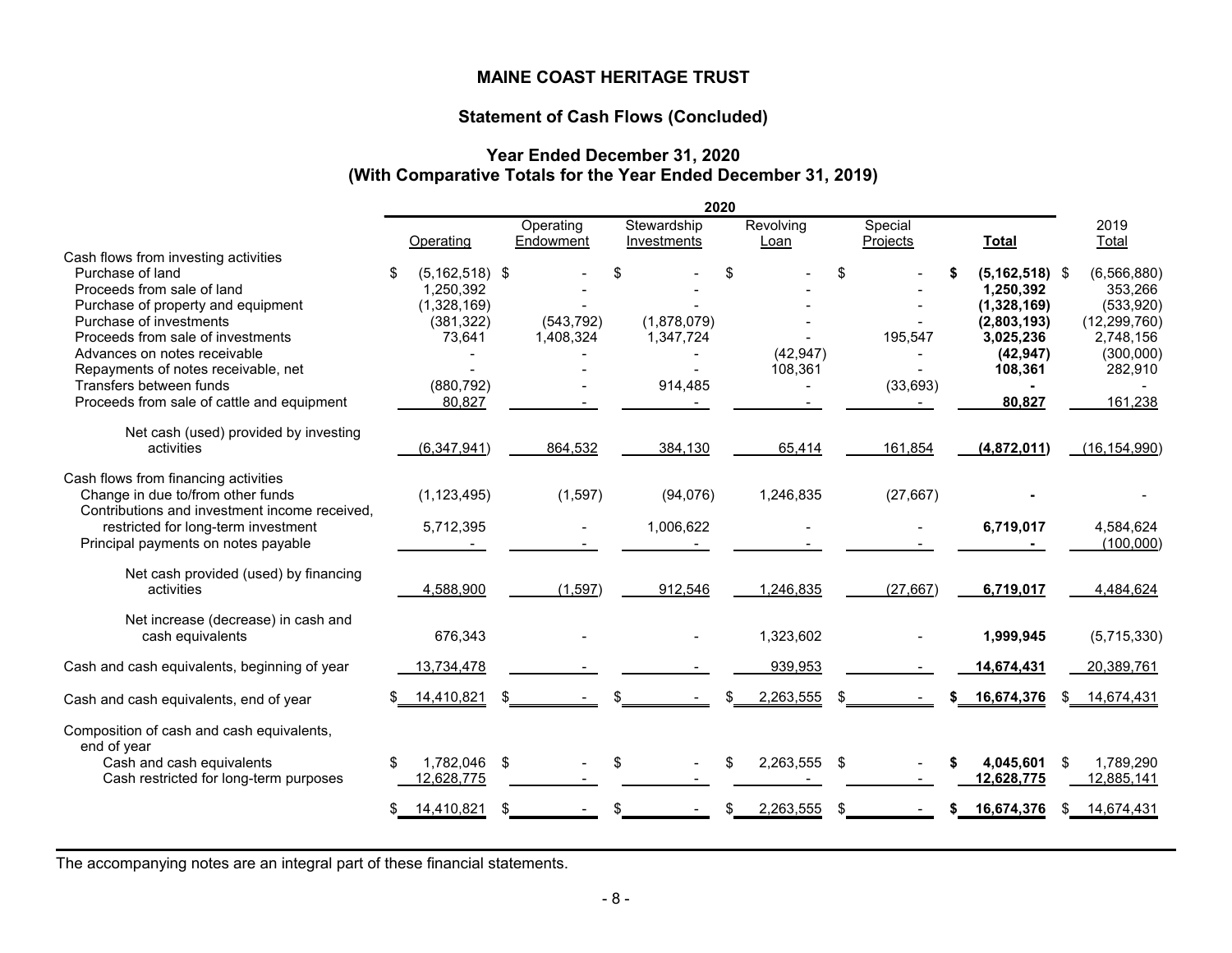### **Notes to Financial Statements**

# **December 31, 2020**

#### **Purpose of the Organization**

Maine Coast Heritage Trust's (the Organization's) mission is to conserve and steward Maine's coastal lands and islands for their renowned scenic beauty, ecological value, outdoor recreational opportunities, and contribution to community well-being. The Organization provides statewide conservation leadership through its work with land trusts, coastal communities, and other partners. The Organization negotiates conservation easements and gifts of fee interest in land on behalf of landowners and various holding agencies and organizations operating in Maine. The Organization accepts gifts of interest in lands that are of statewide significance and, in addition, has also purchased a number of critically important coastal properties. The Organization is also involved in the stewardship of various properties throughout the state of Maine. The Organization's support comes primarily from contributions and return on investments. The Organization is the owner of Conservation Limited Development, LLC whose purpose is to support limited conservation development through ownership, management, leasing, buying, selling, and developing property as authorized by the Organization.

During 2020, the Organization received contributions from approximately 3,500 donors, totaling approximately \$15,000,000.

Approximately \$5,200,000 of these total contributions were received from five donors.

#### **1. Summary of Significant Accounting Policies**

#### **Basis of Presentation**

The financial statements of the Organization have been prepared in accordance with U.S. generally accepted accounting principles (U.S. GAAP), which require the Organization to report information regarding its financial position and activities according to the following net asset classifications:

**Net assets without donor restrictions:** Net assets that are not subject to donor-imposed restrictions and may be expended for any purpose in performing the primary objectives of the organization. These net assets may be used at the discretion of the Organization's management and Board of Directors.

**Net assets with donor restrictions:** Net assets subject to stipulations imposed by donors and grantors. Some donor restrictions are temporary in nature; those restrictions will be met by actions of the Organization or by the passage of time. Other donor restrictions are perpetual in nature, whereby the donor has stipulated the funds be maintained in perpetuity.

The assets, liabilities, and net assets of the Organization are reported in five self-balancing fund groups as follows:

 Operating fund, which includes resources with and without donor restriction, represents the portion of funds available for support of the Organization's operations. Functions within the operating fund include operations support, land protection, fund raising, public education and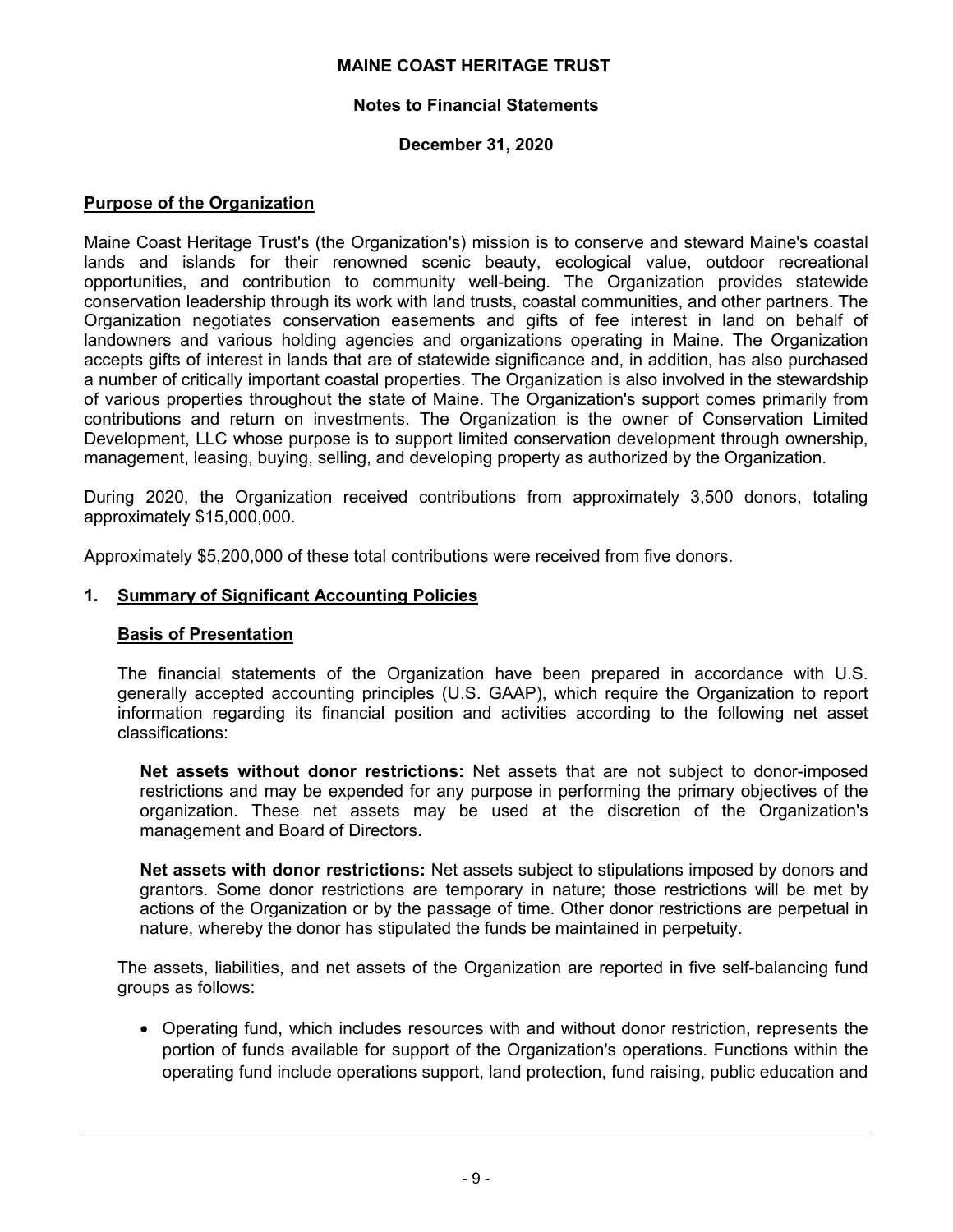# **Notes to Financial Statements**

# **December 31, 2020**

outreach, stewardship contributions and expenses (stewardship investment activity is reported in the stewardship investments fund), and Conservation Limited Development, LLC. Included in the Operating fund is Aldermere Farm, which represents resources without donor restrictions and with donor restrictions received through a bequest, including a beneficial interest in a perpetual trust. Distributions from this trust are to be used to fund farm operations in furtherance of the Organization's mission.

- Operating endowment represents contributions without donor restrictions and with donor restrictions, the income from which is to be used for operating fund purposes (excluding land and conservation easement acquisitions), except as needed to be retained in the operating endowment fund so the purchasing power of the contributions with donor restrictions is not eroded.
- Stewardship investments represent the investment activity of the stewardship operations and contribution revenue related thereto. Stewardship investments also includes contributions without donor restrictions and with donor restrictions, the income from which is to be used for stewardship purposes, except as needed to be retained in the stewardship investments fund so the purchasing power of the contributions with donor restrictions is not eroded.
- Revolving loan represents resources held for conservation purposes, including acquisition of land and loans to other conservation organizations.
- Special projects represent resources that are held for board-designated special projects, the income from which is reflected in the operating or special projects fund.

The financial statements include certain prior-year summarized comparative information in total, but not by net asset class. Such information does not include sufficient detail to constitute a presentation in conformity with U.S. GAAP. Accordingly, such information should be read in conjunction with the Organization's financial statements as of and for the year ended December 31, 2019, from which the summarized information was derived.

# **Cash and Cash Equivalents**

The Organization considers all highly liquid savings deposits and certificates of deposit with maturities of one year or less when purchased to be cash equivalents.

# **Pledges, Grants, and Bequests Revenue and Receivables**

Contributions are recognized when the donor makes a promise to give to the Organization that is, in substance, unconditional. Contributions to be received beyond one year from the statement of financial position date are reduced by a discount rate, which is commensurate with the risk involved, to reflect the present value of the future payments to be received. The periodic reduction in the discount is recorded as contribution revenue in accordance with donor-imposed restrictions, if any, on the contributions. The Organization recognizes bequests revenue and the related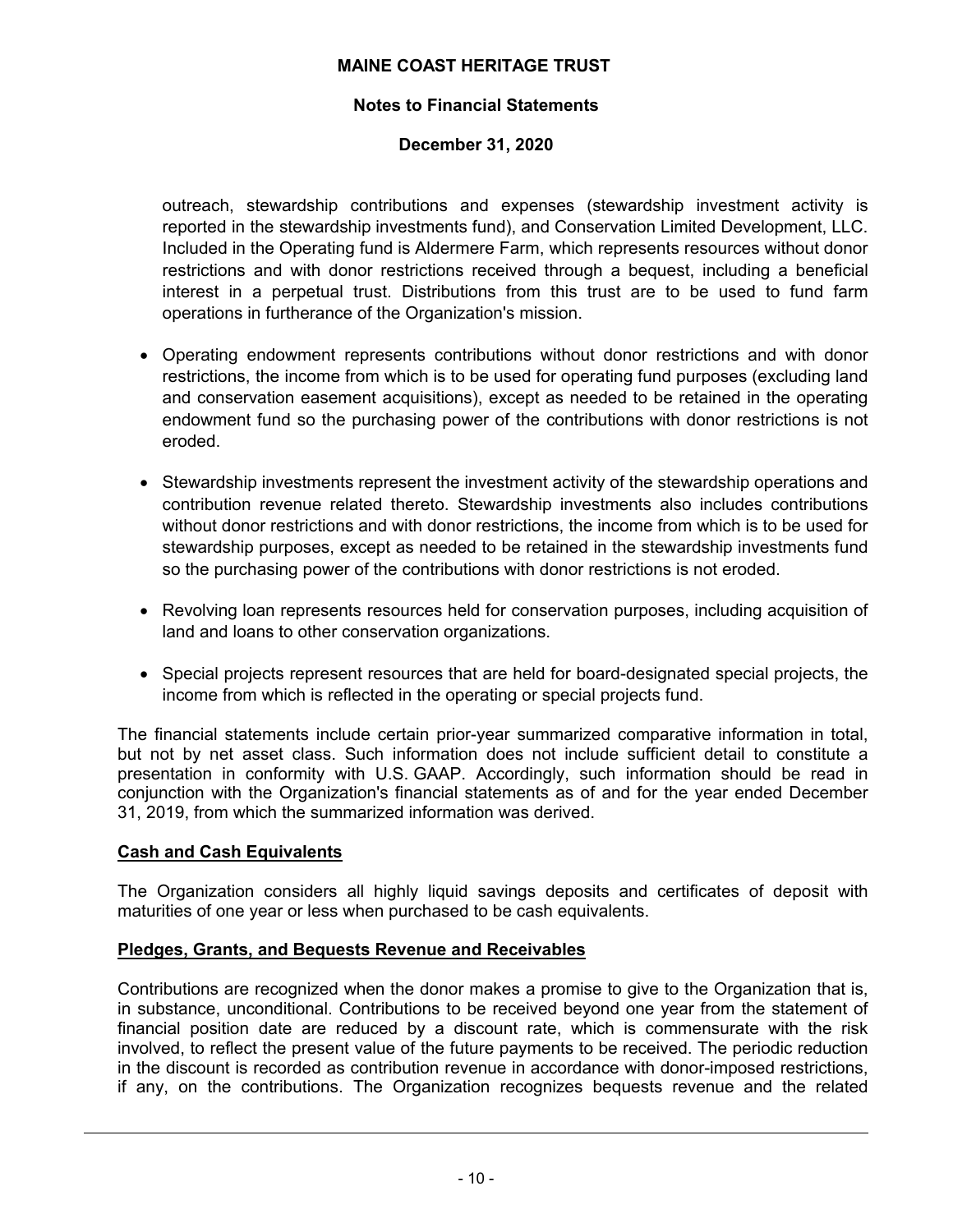# **Notes to Financial Statements**

# **December 31, 2020**

receivable when it has obtained an irrevocable bequest agreement from a donor or a donor's will has been through probate. All donor-restricted contributions are reported as increases in net assets with donor restriction. When a donor restriction expires, that is, when a stipulated time restriction ends or purpose restriction is accomplished, net assets are reclassified from net assets with donor restrictions to net assets without donor restrictions in the statements of activities as net assets released from restrictions.

The Organization uses the allowance method to determine uncollectible, unconditional pledges receivable. The allowance is based on prior years' experience, history of prior uncollectible accounts, and management's analysis of specific pledges made.

# **Investments**

Investments in equity securities with readily determinable fair values and all investments in debt securities are measured at fair value in the statement of financial position based on quoted market prices. Other investments, for which no such quotations or valuations are readily available, are carried at fair value as estimated by management using values provided by external investment managers. The Organization reviews and evaluates the valuations provided by the investment managers and believes that these valuations are a reasonable estimate of fair value at December 31, 2020, but are subject to uncertainty and, therefore, may differ from the value that would have been used had a ready market for the investments existed.

Investment securities are exposed to various risks, such as interest rate, market, and credit risks. Due to the level of risk associated with certain investment securities and the level of uncertainty related to changes in the value of investment securities, it is at least reasonably possible that changes in value in the near term would materially affect the amounts reported in the statements of financial position and activities.

# **Easements**

Contributed conservation easements held by the Organization are not recorded because easements do not represent economic assets or resources. Purchased conservation easements are expensed on the date purchased.

# **Property and Equipment**

Purchased property and equipment are stated at cost at the date of acquisition. Donations of property and equipment are recorded as contributions at their estimated fair value at the date of donation. Depreciation is computed on the straight-line basis over the estimated useful lives of the respective assets.

Gifts of long-lived assets such as buildings or equipment are reported as revenues and gains without donor restrictions, unless explicit donor stipulations specify how the donated assets must be used. Gifts of long-lived assets with explicit restrictions that specify how the assets are to be used, and gifts of cash or other assets that must be used to acquire long-lived assets, are reported as increases in net assets with donor restrictions. Absent explicit donor stipulations about how long those long-lived assets must be maintained, expirations of donor restrictions are reported when the donated or acquired long-lived assets are placed in service.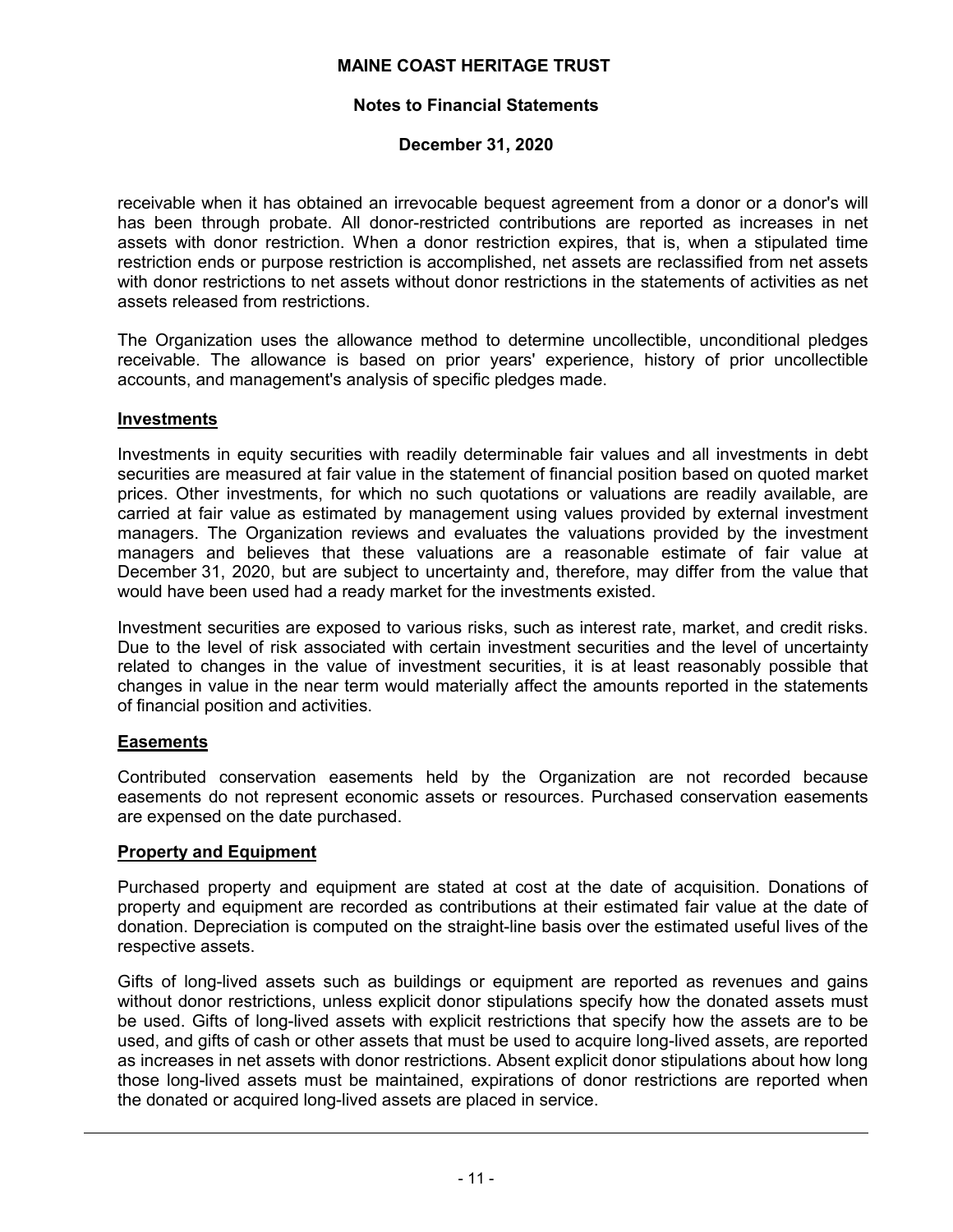### **Notes to Financial Statements**

# **December 31, 2020**

# **Land**

Purchased land is recorded at cost and donated land is recorded at appraised fair value at the date of the gift. Gifts of land are reported as increases of net assets without donor restrictions, unless explicit donor stipulations specify how the donated land must be used. Gifts of land with explicit restrictions that specify how the assets are to be used, and gifts of cash or other assets that must be used to acquire land, are reported as increases of net assets with donor restrictions. Absent explicit donor stipulations about how long the land must be maintained, expirations of donor restrictions are reported when the donated or purchased land is acquired.

#### **Impairment of Long-Lived Assets**

In accordance with Financial Accounting Standards Board (FASB) Accounting Standards Codification (ASC) Topic 360-10-35-17, *Measurement of an Impairment Loss*, long-lived assets are reviewed for impairment when circumstances indicate the carrying value of an asset may not be recoverable. If impairment exists, an adjustment is made to write the asset down to its fair value, and a loss is recorded as the difference between the carrying value and fair value. Fair values are determined based on quoted market values, discounted cash flows, or internal and external appraisals, as applicable. Assets to be disposed of are carried at the lower of carrying value or estimated net realizable value.

Subsequent to the initial purchase or donation of certain land, the Organization has placed conservation easements, declarations of trust, or other similar restrictions on the land which subject the land to certain covenants regarding its preservation and use in perpetuity.

These arrangements result in the fair market value of the land being less than the original carrying value of the land by \$10,132,244 at December 31, 2020. Impairment was primarily determined to be 30% of the value of the land prior to the perpetual restrictions and is based on the State of Maine Open Space Tax Law, which recommends a 70% reduction for purposes of property taxation for forever wild open space land protected by easement or preserve. In accordance with ASC Topic 360-10-35-17, impairment losses were reflected in prior years for restrictions placed on land. There were \$297,463 in impairment losses in 2020.

# **Credit Risk**

The Organization maintains its cash in deposit accounts that may exceed insured limits. The Organization has not experienced any losses in these accounts. The Organization believes it is not exposed to any significant credit risk with respect to these accounts.

# **Use of Estimates**

The preparation of financial statements in conformity with U.S. GAAP requires management to make estimates and assumptions that affect the reported amounts of assets and liabilities and disclosure of contingent assets and liabilities at the date of the financial statements, and the reported amounts of revenues and expenses during the reporting period. Actual results could differ from those estimates.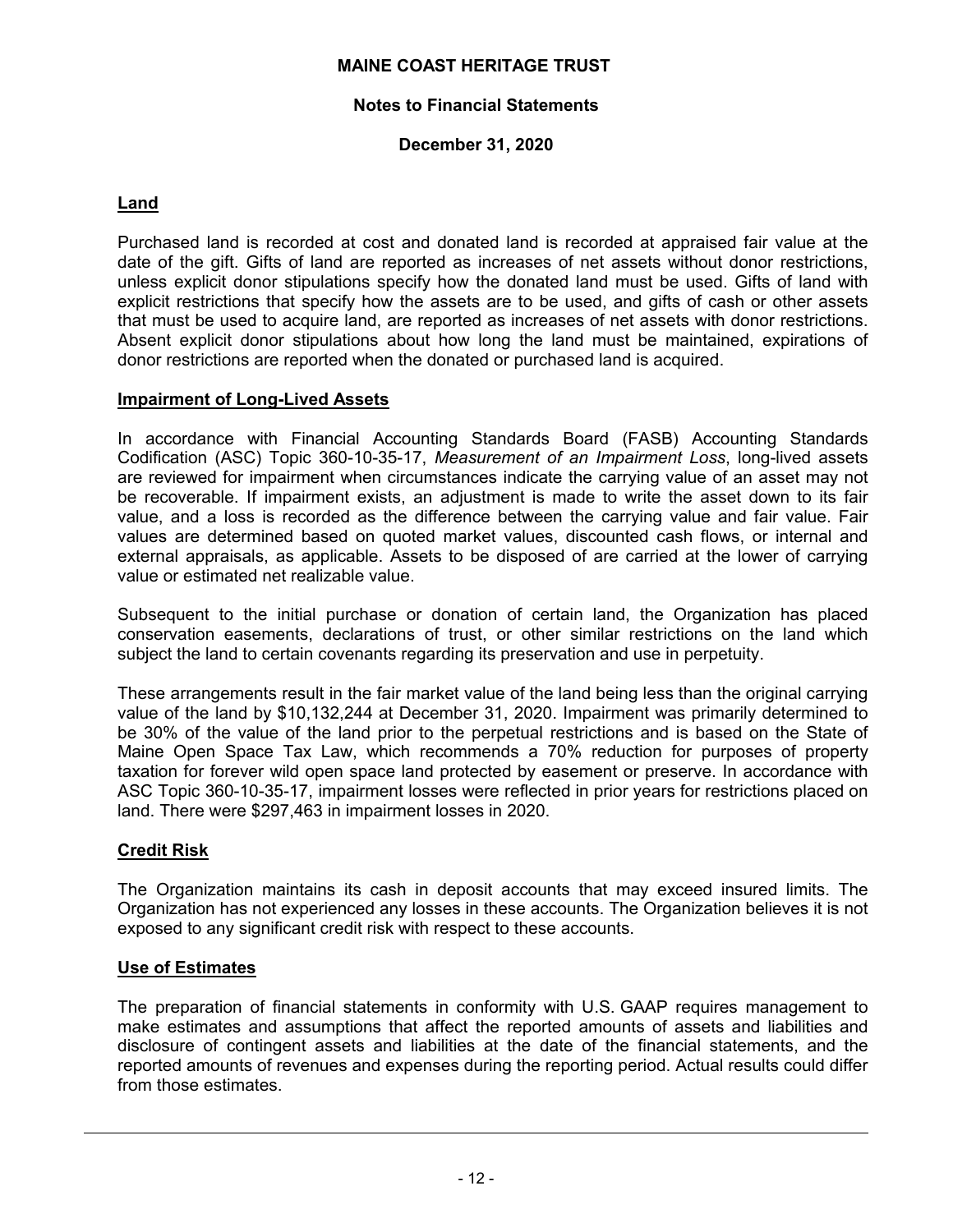### **Notes to Financial Statements**

# **December 31, 2020**

#### **Income Taxes**

The Organization is exempt from federal income taxes under Section  $501(c)(3)$  of the Internal Revenue Code (the Code) and is also exempt from Maine income taxes on its not-for-profit activities. However, it is subject to federal and state income taxes on unrelated business income, as defined by Section 512(a)(1) of the Code. The Organization is not a private foundation.

Conservation Limited Development, LLC is a single-member limited liability company and is a disregarded entity under the Code. Income or loss for Conservation Limited Development, LLC is required to be reported by the member on the Organization's tax return.

#### **Notes and Accounts Receivable**

Notes and accounts receivable are stated at the amount management expects to collect from outstanding balances. The Organization considers notes and accounts receivable to be fully collectible; accordingly, no allowance for doubtful accounts has been established. If accounts become uncollectible, they will be charged to operations when that determination is made.

#### **Functional Expenses**

The financial statements report certain categories of expenses that are attributable to one or more program or supporting functions of the Organization. Those expenses include the salaries and wages, payroll taxes, and employee benefits of staff, as well as occupancy and other costs which are allocated based on estimates of time and effort. Total program expenses for the year ended December 31, 2020 were \$8,498,888.

#### **Subsequent Events**

For purposes of the preparation of these financial statements in conformity with U.S. GAAP, the Organization has considered transactions or events occurring through July 22, 2021, which was the date that the financial statements were available to be issued.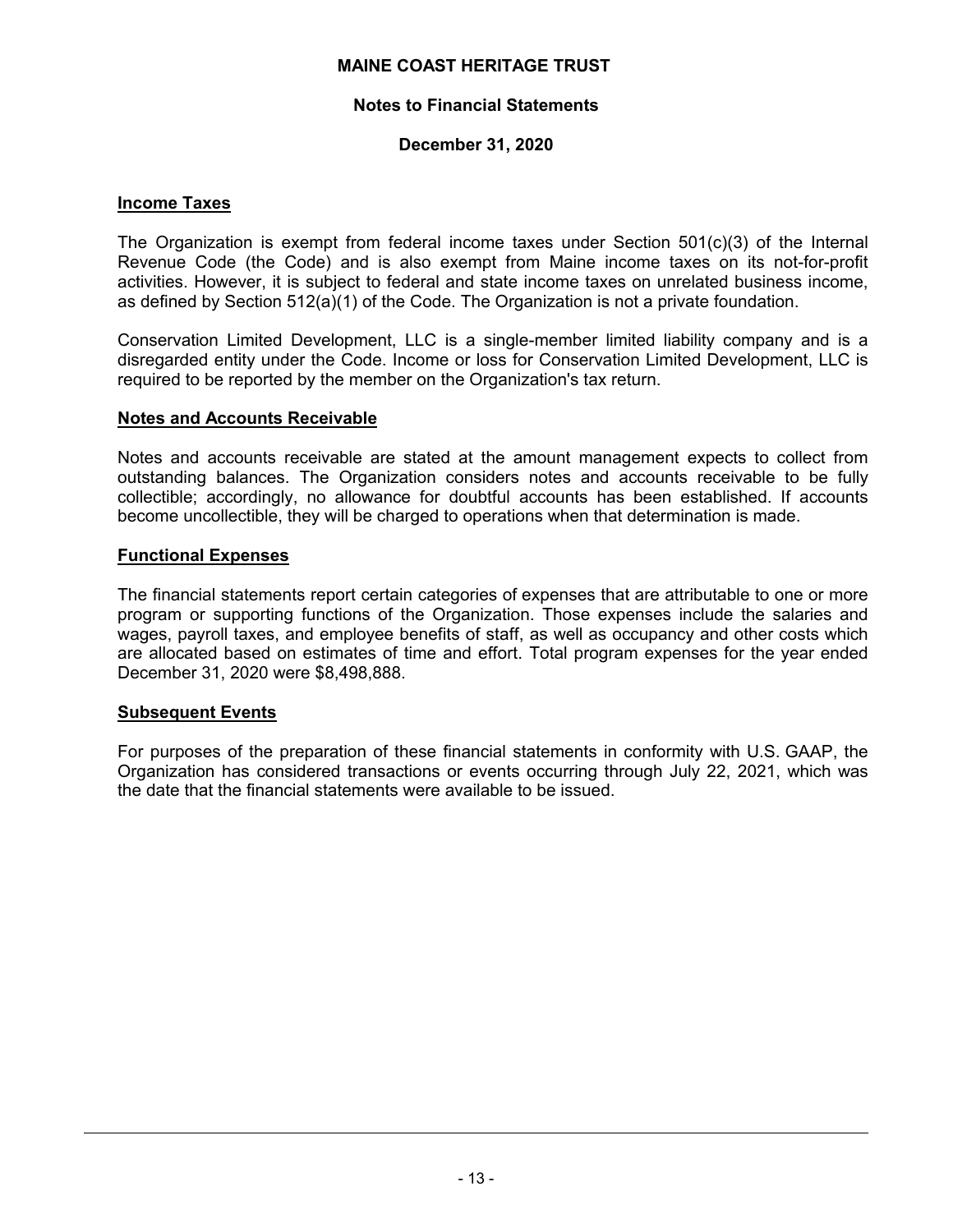#### **Notes to Financial Statements**

### **December 31, 2020**

### **2. Pledges, Grants, and Bequests Receivable**

Pledges, grants, and bequests receivable at December 31, 2020 are discounted to present value as required using a risk free rate of return, and are expected to be collected in the years outlined below and consist of the following:

|                  |                                                   |                          | Total         |
|------------------|---------------------------------------------------|--------------------------|---------------|
|                  |                                                   |                          | Unconditional |
|                  | One to                                            | More than                | Promises      |
|                  | <b>Five Years</b>                                 | <b>Five Years</b>        | to Give       |
|                  |                                                   |                          |               |
| \$<br>174,000 \$ |                                                   | $\overline{\phantom{0}}$ | \$<br>174,000 |
| 10.000           | 30.000                                            |                          | 40,000        |
| 33,300           | 37,250                                            |                          | 70,550        |
| 13.435           | 7.500                                             |                          | 20.935        |
| 10.000           | 10.000                                            |                          | 20,000        |
| 774,980          | 2,250,000                                         | -                        | 3,024,980     |
| 101,000          | 3,000                                             |                          | 104,000       |
| 50.065           | 46.000                                            |                          | 96,065        |
| 170,146          | 113,700                                           |                          | 283,846       |
| 34,295           |                                                   | 52,000                   | 86,295        |
| 28.628           |                                                   |                          | 28,628        |
| 549,859          | 27,000                                            | 4,100,000                | 4,676,859     |
|                  | 169,610                                           | 1,591,950                | 12,329,715    |
| 13,705           | 5,200                                             |                          | 18,905        |
|                  |                                                   |                          | 20,974,778    |
|                  |                                                   |                          | (1,759,444)   |
|                  |                                                   |                          | (299,004)     |
|                  |                                                   |                          |               |
|                  | Less than<br>One Year<br>10,568,155<br>12,531,568 | 2,699,260                | 5,743,950     |

Net pledges, grants and bequests receivable  $$18,916,330$ 

In addition, the Organization has received conditional grant funding from the United States Department of the Interior Coastal Wetlands Conservation Grant Program as well as the Fish and Wildlife Service Grant Program, and the State of Maine Land for Maine's Future Program.

As certain conditions of the grants have not been met at December 31, 2020, these are not recognized as assets in the statement of financial position.

The following grants are contingent upon the acquisition of the respective preserves:

- \$117,500 in support of two Maine islands as well as a coastal marsh protection project.
- \$765,000 in support of Fishway Passage River Restoration.
- \$1,000,000 in support of the Rivers Initiative project.
- \$800,000 in support of Community Efforts in the Mount Desert Island region.
- \$1,054,705 in support of two Maine wetlands protection projects.
- \$600,000 in support of the Aldermere Farm, Erikson Fields, and the River Restoration and Marsh Migration efforts in the Downeast region.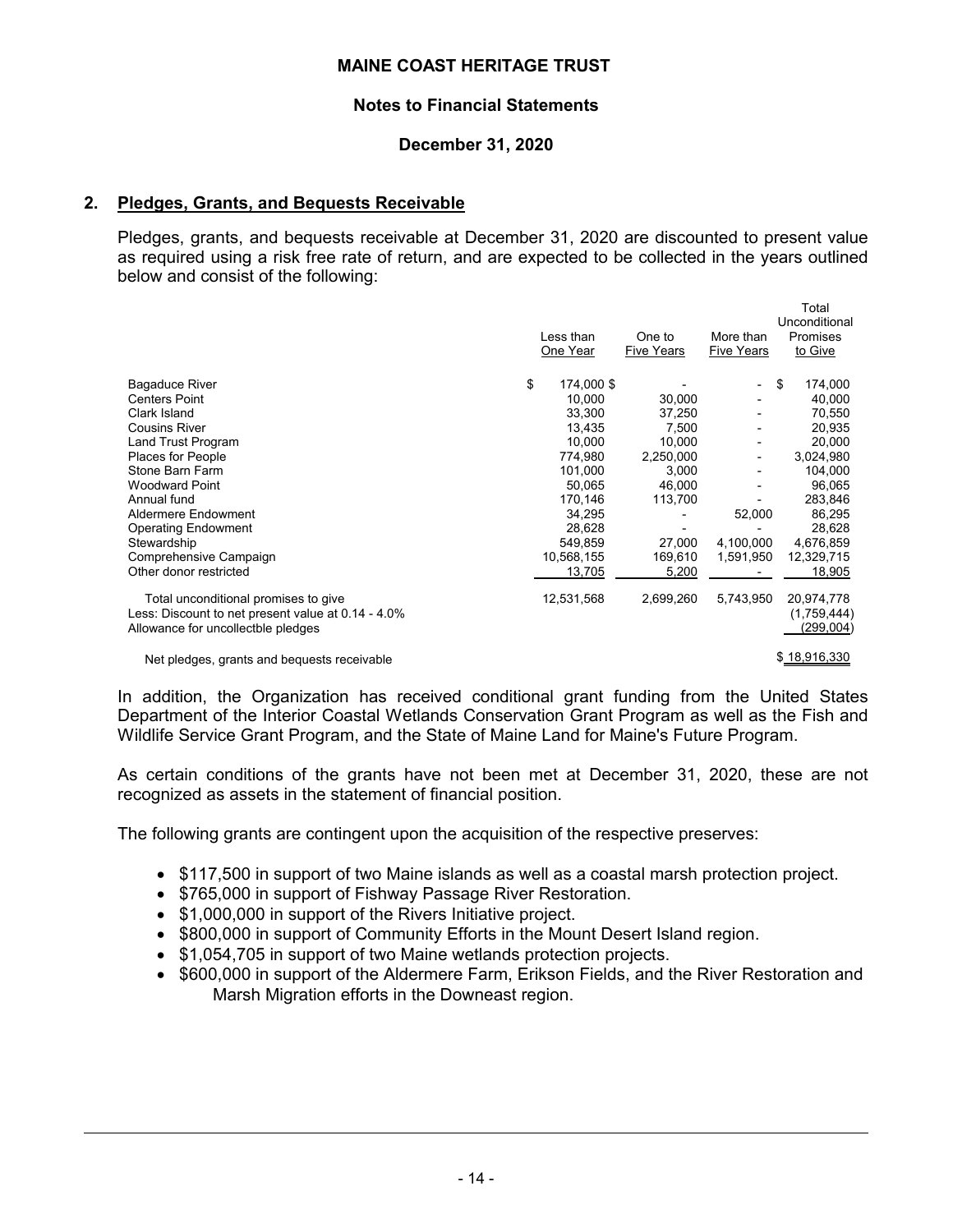#### **Notes to Financial Statements**

# **December 31, 2020**

#### **3. Investments**

Investments consist of the following:

| Mutual and exchange traded funds | \$40,574,181  |
|----------------------------------|---------------|
| Money market portfolios          | 3,376,636     |
| Corporate bonds                  | 3,572,392     |
| Other investments                | 60,207,958    |
| Total investments                | \$107,731,167 |

The Organization's investment income during 2020 was comprised of interest and dividend income of \$559,695 and total gain on investments of \$16,382,926, net of fees of approximately 94 basis points, or \$923,379.

The net assets with donor restrictions fund that is of perpetual duration in the operating endowment and stewardship funds are invested to maintain their real value relative to inflation. Investments are managed for total return rather than income production. The Organization's policy for investment asset allocation includes approximately 80-90% of investments to be held in equity securities, private investments and marketable alternatives, with the remaining 10-20% in fixed income securities. The Organization's investment committee monitors the underlying asset allocation of the multi-asset fund managers and regularly tracks their performance against an agreed benchmark which reflects the policy asset allocation. Under the fund's spending criteria, a portion of the total return is required to be retained in the fund to preserve its purchasing power relative to inflation. The Organization utilizes a hybrid spending model whereby 30% of 4.5% of the beginning market value of the investments, as of September 30 of the previous year, in addition to 70% of the preceding year draws from the investments, adjusted for inflation, may be used for general operating purposes, and the remainder is retained for use in future years. This spending model is utilized for the operating endowment, stewardship, special projects, and operating investment funds.

Maine legislation requires that appreciation on investments of net assets with donor restrictions that are of perpetual duration be considered a donor-restricted asset until appropriated pursuant to proper governing-board action. Pursuant to the Board of Directors' interpretation of this legislation, the appreciation on the operating endowment that is not of perpetual duration and appreciation on the stewardship investments fund is classified as funds subject to use or time restriction and released from restriction upon appropriation by the Board of Directors in accordance with the spending policy as described above. Earnings on net assets with funds subject to use or time restriction are classified as net assets without donor restrictions unless explicitly restricted by the donor. The Organization has also interpreted the legislation to permit spending from funds with deficiencies in accordance with prudent measures required under the legislation. There were no funds with such deficiencies as of December 31, 2020.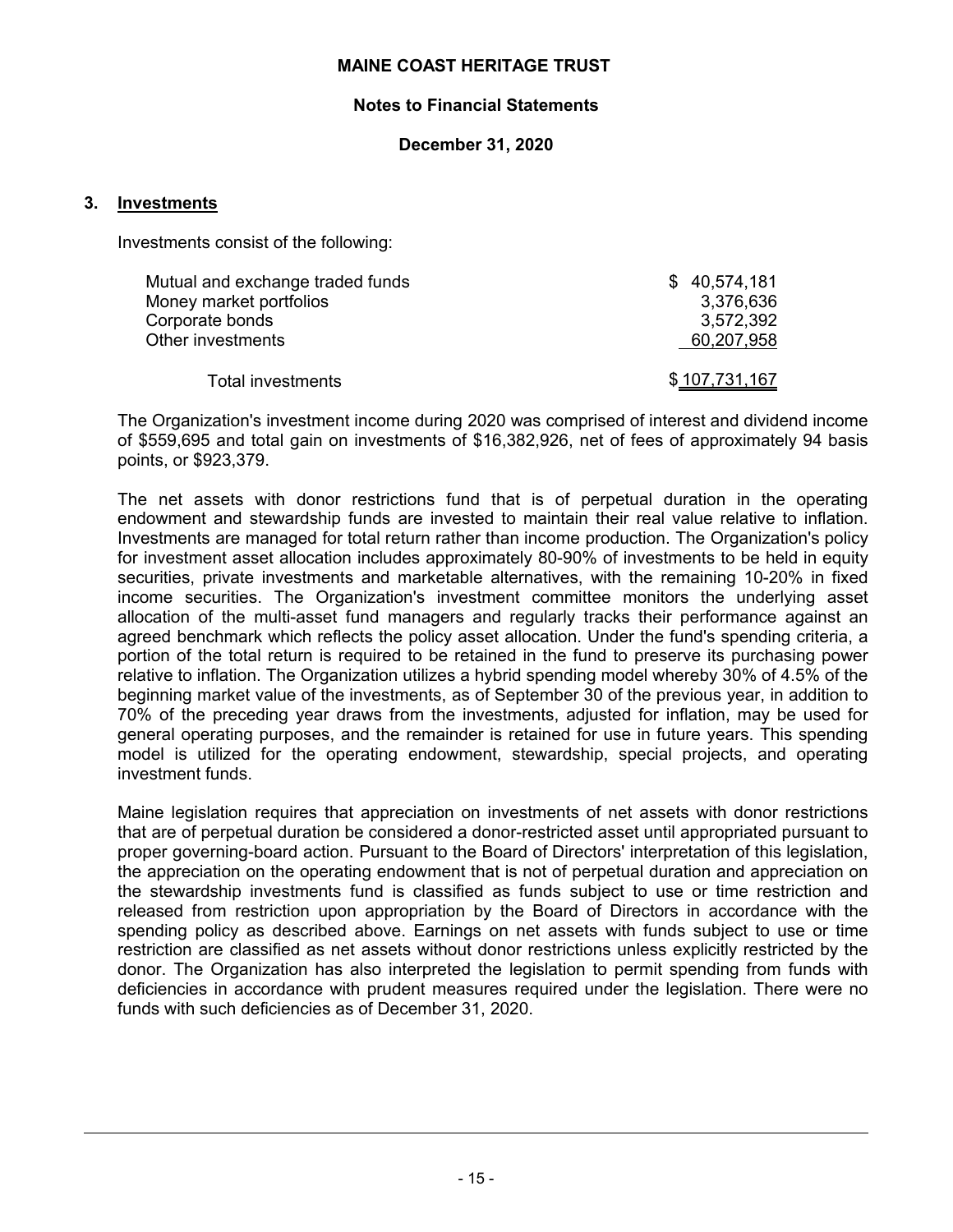#### **Notes to Financial Statements**

#### **December 31, 2020**

The majority of investments managed by TIFF, Legacy Venture LLCs, VIA Energy L.P.s, Accolade Partners, L.P.s, Adamas Partners L.P., Camber Capital, Davidson Kempner Institutional Partners, L.P., Diameter Offshore Fund L.P., Kline Hill Partners, LL Mortgage Fund, L.P., Moonrise Capital, RWC Global Horizon, Two Sigma Funds, Thirteen Partners Private Equity L.P., and Vision Ridge Partners are invested in private investment funds and asset and mortgage-backed securities. These private investment interests are generally not securities for which market quotations are readily available.

Fair value of private investment interests ordinarily is based on the estimated value of the private investment fund, as provided to the funds by the management of the private investment fund. Fair value is intended to represent a good faith approximation of the amount that a fund could reasonably expect to receive from the private investment fund if the fund's interest in the private investment was sold at the time of valuation, based on information that is reasonably available at the time valuation is made and that the fund believes is reliable. The fair values of these investment funds are based on available information and do not necessarily represent the amounts that might ultimately be realized. Due to the inherent uncertainty of valuations of these investment funds, the fair values may differ significantly from the values that would have been used had a ready market for the investment funds existed, and the differences could be material.

The investments managed by TIFF, Legacy Venture LLCs, VIA Energy L.P.s, Accolade Partners, L.P.s, Adamas Partners L.P., Camber Capital, Davidson Kempner Institutional Partners, L.P., Diameter Offshore Fund L.P., Kline Hill Partners, LL Mortgage Fund, L.P., Moonrise Capital, RWC Global Horizon, Two Sigma Funds, Thirteen Partners Private Equity L.P., and Vision Ridge Partners are audited on an annual basis. Management obtains these audited statements and reconciles them to the net asset values reported by the fund managers. In addition, on an ongoing basis, management has an outside investment advisor perform due diligence and monitoring activities including evaluation of fund managers and investment return, periodic communications with fund managers and attendance at annual meetings.

The donor-restricted and board-designated endowment investment net asset composition by type of fund as of December 31, 2020 is as follows:

|                                                                  | Board-<br>Designated | <b>With Donor</b><br><b>Restrictions</b> | Total             |
|------------------------------------------------------------------|----------------------|------------------------------------------|-------------------|
| Donor-restricted endowment funds<br>Board-designated stewardship | \$                   | 57.059.773<br>\$                         | 57,059,773<br>\$. |
| endowment funds                                                  | 24,864,690           |                                          | 24,864,690        |
| Board-designated endowment funds                                 | 17.077.455           |                                          | 17,077,455        |
| Board-designated special projects funds                          | 3,280,367            |                                          | 3,280,367         |
| Total endowment investments                                      | \$45,222,512         | S<br>57,059,773                          | 102,282,285       |
| Investments without donor or board                               |                      |                                          |                   |
| restriction                                                      |                      |                                          | 5,448,882         |
| <b>Total investments</b>                                         |                      | \$<br>57.059.773                         | \$107,731,167     |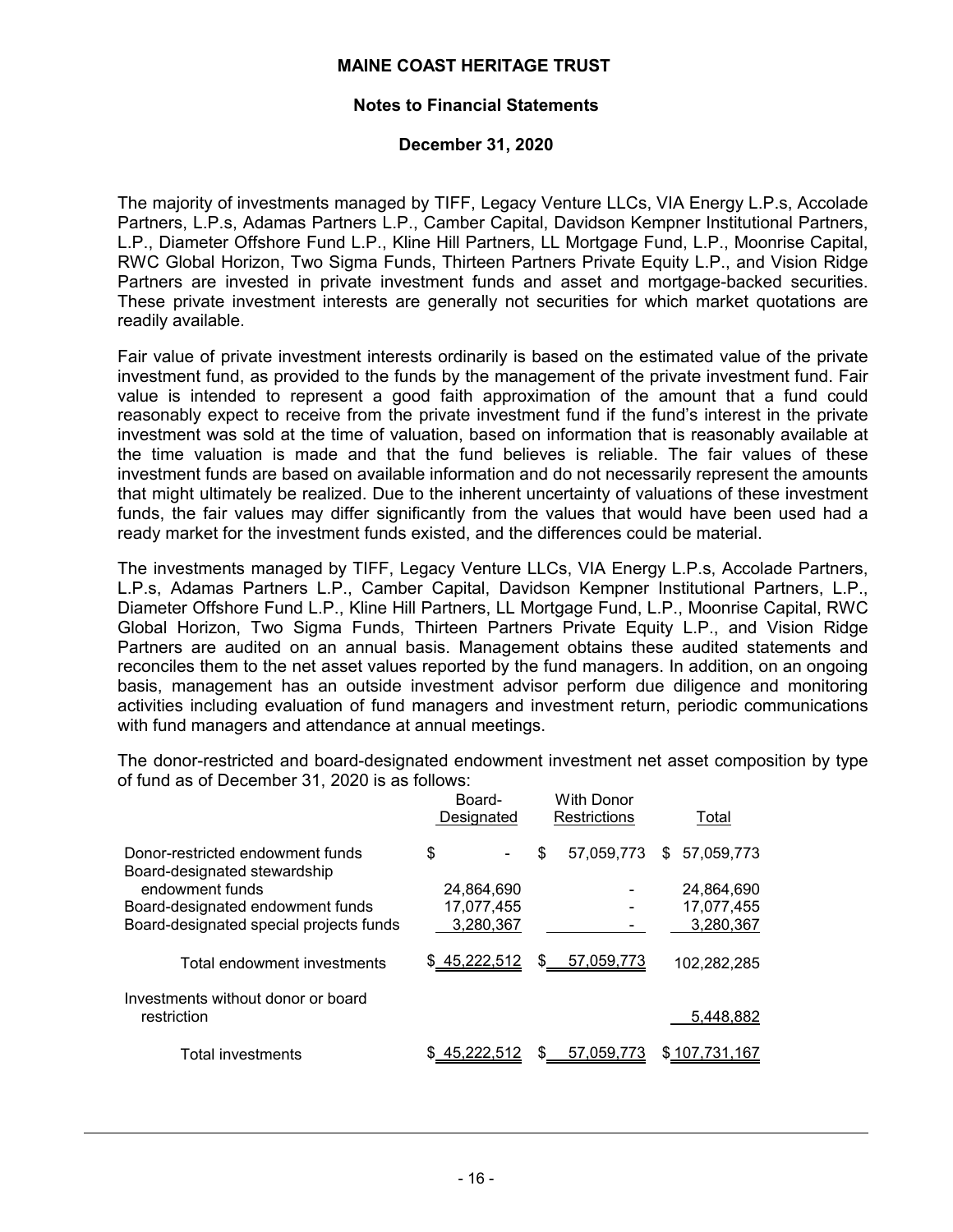# **Notes to Financial Statements**

# **December 31, 2020**

Changes in donor-restricted and board-designated endowment investment net assets for the year ended December 31, 2020 are as follows:

|    |                                                                                                          | Without donor<br>restriction -<br><b>Board</b><br>Designated | With donor<br>Restriction           | Total                              |
|----|----------------------------------------------------------------------------------------------------------|--------------------------------------------------------------|-------------------------------------|------------------------------------|
|    | Endowment investment net assets, beginning of year                                                       | \$<br>38,593,141                                             | \$48,666,689                        | \$87,259,830                       |
|    | Investment return<br>Investment income<br>Realized gain on investments<br>Unrealized gain on investments | 45,671<br>1,330,330<br>5,523,175                             | 58,492<br>1,650,700<br>6,782,558    | 104,163<br>2,981,030<br>12,305,733 |
|    | Net investment return                                                                                    | 6,899,176                                                    | 8,491,750                           | 15,390,926                         |
|    | Contributions and other deposits<br>Release for spending for Stewardship project                         | 485,000                                                      | 2,254,310                           | 2,739,310                          |
|    | expenses<br>Appropriation of endowment investment assets for<br>expenditure<br>Other, net                | 802,787<br>(1,353,675)<br>(203, 917)                         | (802, 787)<br>(1,636,769)<br>86,580 | (2,990,444)<br>(117,337)           |
|    | Endowment investment net assets,<br>end of year                                                          | 45,222,512                                                   | \$57,059,773                        | \$102,282,285                      |
| 4. | <b>Operating Endowment Investment Income</b>                                                             |                                                              |                                     |                                    |
|    | Income from operating endowment investments were as follows:                                             |                                                              |                                     |                                    |
|    | Interest and dividend income                                                                             |                                                              | \$<br>35,388                        |                                    |
|    | Gross investment gains from operating<br>endowment investments                                           |                                                              | 6,598,661                           |                                    |
|    | Investment fees                                                                                          |                                                              | (376, 832)                          |                                    |
|    |                                                                                                          |                                                              |                                     |                                    |

Net investment gains from operating endowment investments  $\frac{1}{2}$  and  $\frac{1}{2}$  and  $\frac{1}{2}$  and  $\frac{1}{2}$  and  $\frac{1}{2}$  and  $\frac{1}{2}$  and  $\frac{1}{2}$  and  $\frac{1}{2}$  and  $\frac{1}{2}$  and  $\frac{1}{2}$  and  $\frac{1}{2}$  and  $\frac{1}{2}$  and  $\frac{1}{2}$  and  $\frac{1}{2}$  and  $\frac{$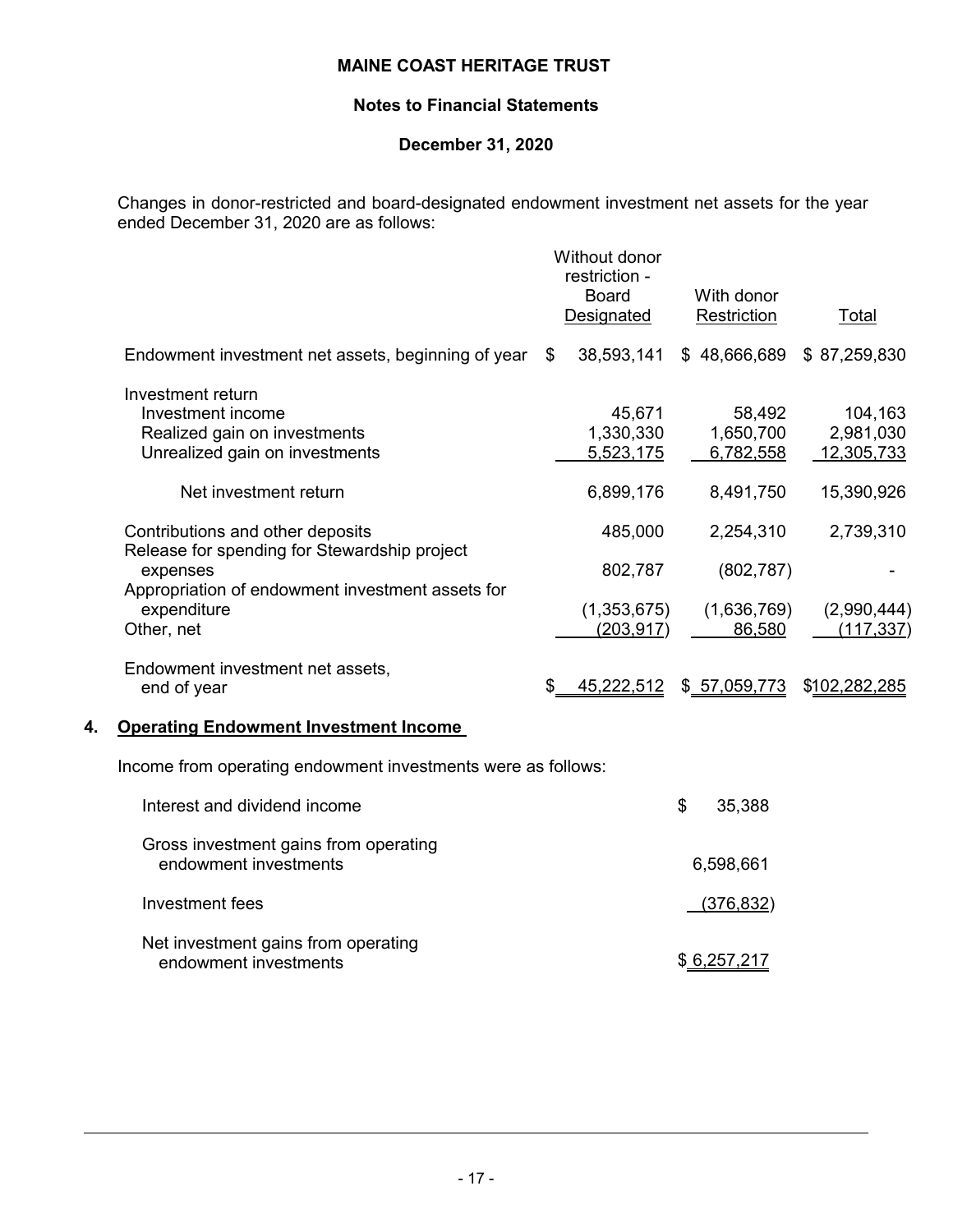# **Notes to Financial Statements**

# **December 31, 2020**

Investment income in the operating endowment fund was reported in the following classifications:

|                                                                                     | Total<br>Income<br><u>(Loss)</u> | <b>Transferred</b><br>to Operating<br>Fund | <b>Total 2020</b><br>Income in the<br>Operating<br>Endowment |
|-------------------------------------------------------------------------------------|----------------------------------|--------------------------------------------|--------------------------------------------------------------|
| Funds of perpetual duration - added to principal                                    | \$ 284,609                       | \$                                         | 284,609<br>\$                                                |
| Funds subject to use or time restriction before<br>income transfers - gross         | 3,626,191                        |                                            | 3,626,191                                                    |
| Investment fees                                                                     | (223, 301)                       |                                            | (223, 301)                                                   |
| Current year transfer into the operating fund in<br>accordance with spending policy |                                  | 839,241                                    | (839, 241)                                                   |
| Funds subject to use or time restriction - net                                      | 3,402,890                        | 839,241                                    | 2,563,649                                                    |
| Funds without donor restrictions - gross                                            | 2,723,249                        | 569,083                                    | 2,154,166                                                    |
| Investment fees                                                                     | (153,531)                        |                                            | (153, 531)                                                   |
| Board-designated - net                                                              | 2,569,718                        | 569,083                                    | 2,000,635                                                    |
| Net operating endowment investment income                                           | \$6,257,217                      | \$1,408,324                                | 4,848,893<br>\$                                              |

# **5. Property and Equipment**

Property and equipment as of December 31, 2020 consists of:

| Land improvements            | \$<br>217,337 |
|------------------------------|---------------|
| <b>Buildings</b>             | 4,492,408     |
| Farm equipment               | 530,531       |
| Farm furnishings             | 2,200         |
| Livestock                    | 72,933        |
| Equipment - office and other | 603,057       |
| <b>Artwork</b>               | 16,504        |
|                              | 5,934,970     |
| Accumulated depreciation     | (1,922,562)   |
|                              |               |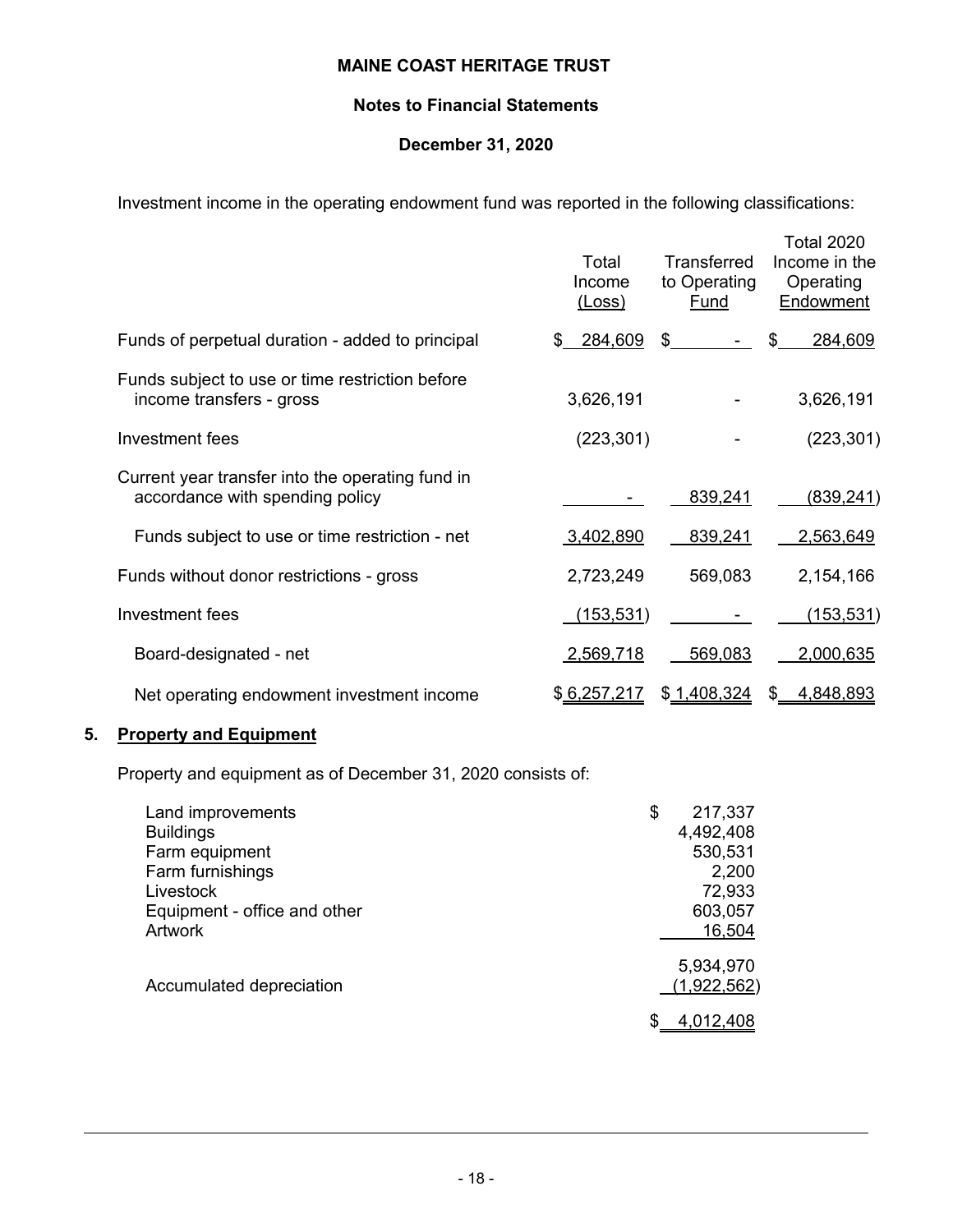# **Notes to Financial Statements**

# **December 31, 2020**

# **6. Land and Conservation Easements**

Following is a summary of land held by the Organization at December 31, 2020 and related activity for the year then ended:

| Land purchased<br>Land donated<br>Land in process                                                                                                                                                                                                     | \$61,645,581<br>48,511,182<br>129,743                                                                                   |
|-------------------------------------------------------------------------------------------------------------------------------------------------------------------------------------------------------------------------------------------------------|-------------------------------------------------------------------------------------------------------------------------|
| <b>Total land</b>                                                                                                                                                                                                                                     | \$110,286,506                                                                                                           |
| Land purchased during 2020:                                                                                                                                                                                                                           |                                                                                                                         |
| Name                                                                                                                                                                                                                                                  | Location                                                                                                                |
| <b>Back Cove Preserve Access</b><br><b>Centers Point</b><br><b>Hills Cove</b><br>Meadow brook 2 Forbes Pond<br>Winslow Stream (purchased by LLC)                                                                                                      | Swans Island<br>Bowdoinham<br>Hancock<br>Gouldsboro<br>Penobscot                                                        |
| Land purchased during 2020 - bargain purchase:                                                                                                                                                                                                        |                                                                                                                         |
| Name<br>Clark Island<br><b>Curtis Creek - Huber</b><br>Long Point Cottage Cove Lot                                                                                                                                                                    | Location<br>Saint George<br>Harrington<br>Machiasport                                                                   |
| Land donations received during 2020:                                                                                                                                                                                                                  |                                                                                                                         |
| <b>Name</b><br>Meserve Head<br>Mt. Waldo Expansion<br>Old Point Mt. Desert Narrows<br><b>Princes Point</b><br><b>Rachael Carson Burns Addition</b><br><b>Thompson Cove</b><br>Witherle Woods Expansion<br><b>Bowdoin Point Mendel Marsh Expansion</b> | Location<br><b>Machias</b><br>Frankfort<br>Lamoine<br><b>Brunswick</b><br>Kennebunk<br>Deer Isle<br>Castine<br>Prospect |
| Conservation easement donations received during 2020:                                                                                                                                                                                                 |                                                                                                                         |
| Name<br><b>York River Country Club</b>                                                                                                                                                                                                                | Location<br>York                                                                                                        |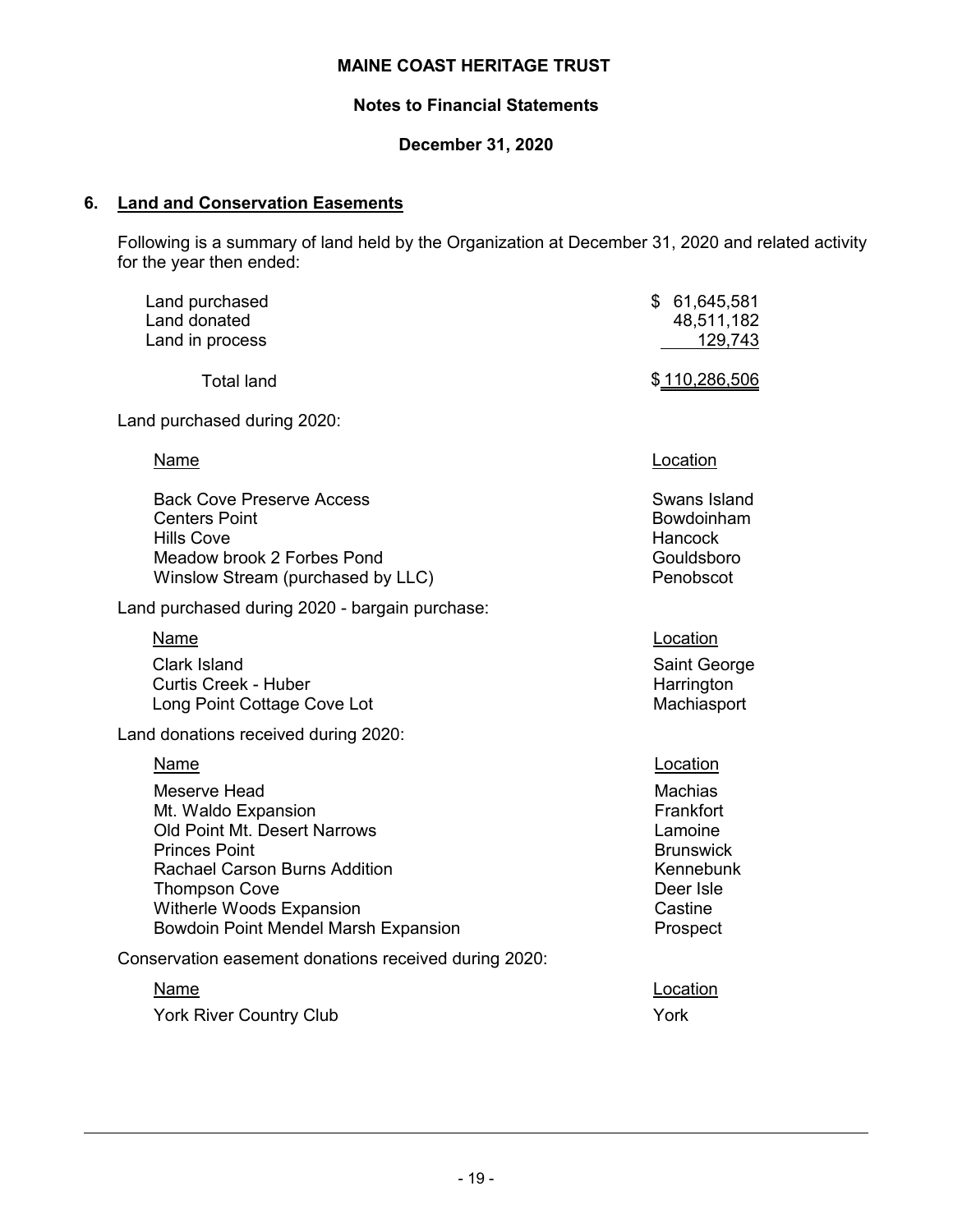### **Notes to Financial Statements**

# **December 31, 2020**

# **7. Description of Leasing Arrangements**

The Organization leases office space in Topsham under an operating lease agreement. The agreement expires in October 2022 and provides for annual increases in rent equal to the percentage increase in the Consumer Price Index between the two most recent months of January preceding each such adjustment. The increase shall not be less than 2.5% and no greater than 5% annually.

The following is a schedule of future minimum lease payments required under all leases:

| 2021 | \$170,202  |
|------|------------|
| 2022 | 145,219    |
|      | \$ 315,421 |

Rent expense under this lease totaled \$168,117 for 2020.

A member of the Organization's Board Council owns a 25% interest in the lessor of this lease.

#### **8. Borrowings**

The Organization has available a \$4,000,000 line of credit, with interest at 2.75%, collateralized by investments or pledges at the option of the Organization. There were no outstanding advances on the line at December 31, 2020. The line of credit expires in September 2021. The Organization does not pay any availability fees on this line of credit.

# **9. Employee Benefit Plans**

The Organization has established various defined contribution plans for employees. Contributions to the plans were \$263,400 for 2020.

#### **10. Beneficial Interest in Split-Interest Agreements**

The Organization is the beneficiary of a trust created by a donor, the assets of which are not in the possession of the Organization. The Organization has the legally enforceable right to receive the greater of actual net income collected on the account or 5% of the fair market value (based on the average month-end market value for the calendar year) of the trust in perpetuity. This income is expendable to support Aldermere Farm operations. The Organization's share of the fair value of the underlying trust assets, which approximates the present value of the estimated future cash receipts from the trust, is included in the Organization's financial statements and totaled \$4,942,517 at December 31, 2020. Distributions from the trust were \$244,417 in 2020.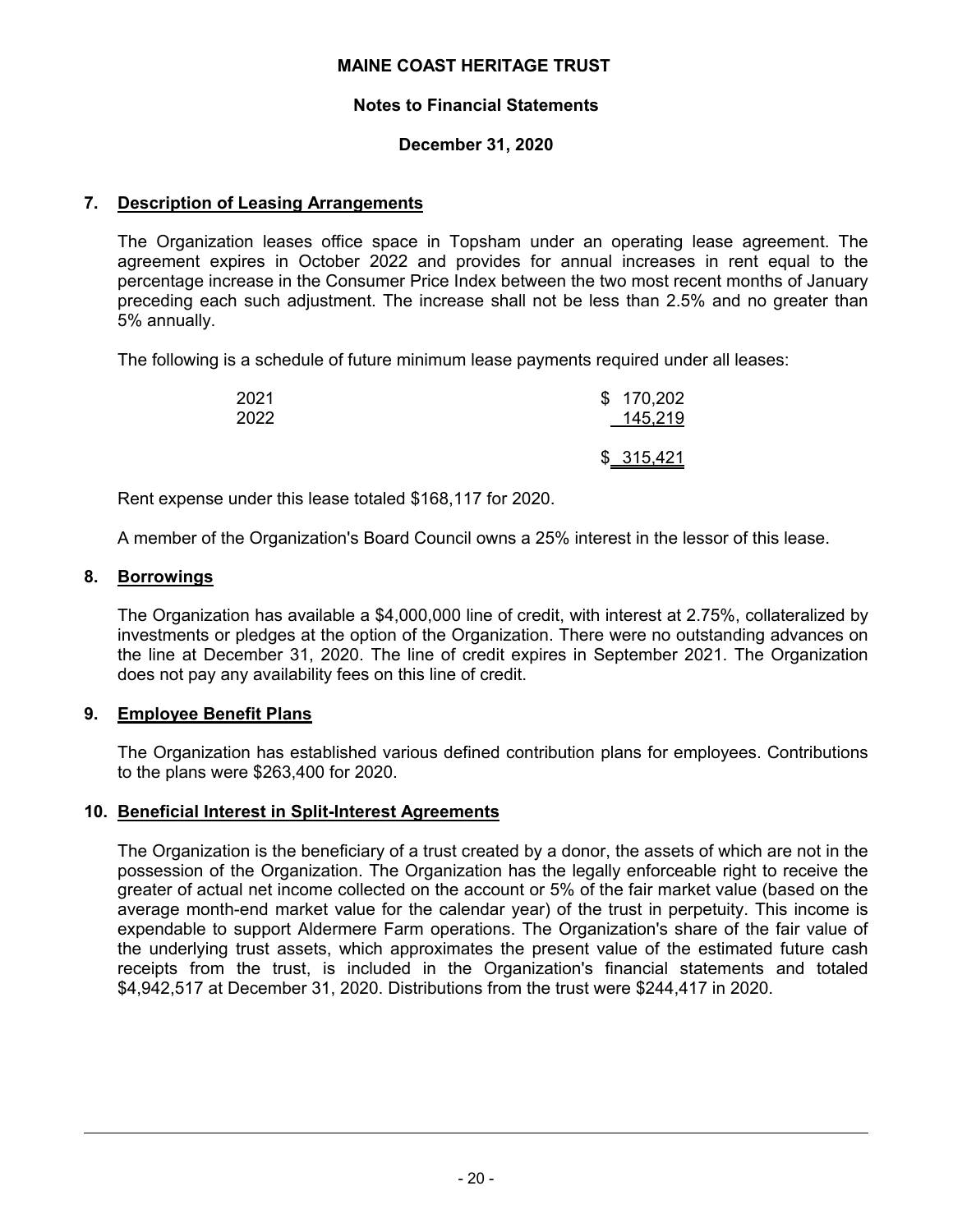#### **Notes to Financial Statements**

#### **December 31, 2020**

The Organization is also a remainder beneficiary of three charitable remainder unitrusts, the assets of which are not in the possession of the Organization. The present value of estimated future cash receipts from the trusts, using a discount rate ranging from 2.5% to 6%, was \$220,686 at December 31, 2020.

In prior years, the Organization received contributions under charitable gift annuity agreements. The Organization is to remit payments to the income beneficiaries in various installments for the remainder of the beneficiaries' lives. The present value of the annuity payment liability, using a discount rate ranging from 2.0% to 2.5%, was \$161,386 at December 31, 2020 and is included in accrued expenses and other liabilities in the statement of financial position. The fair value of the assets under these charitable gift annuity agreements was \$354,039 at December 31, 2020.

Assets relating to the Organization's interest in these split-interest agreements are included in the statement of financial position as follows:

| Beneficial interest in perpetual trust                 | \$4.942.517 |
|--------------------------------------------------------|-------------|
| Charitable remainder unitrusts                         | 220,686     |
| Charitable gift annuities                              | 354,039     |
| Total beneficial interest in split-interest agreements | \$5,517,242 |

#### **11. Net Assets with Donor Restrictions**

As of December 31, 2020, net assets subject to expenditure for a specified purpose are as follows:

|                                                   | Operating       | Operating<br>Endowment | Stewardship<br>Investments | Revolving<br>Loan Fund |   | Total        |
|---------------------------------------------------|-----------------|------------------------|----------------------------|------------------------|---|--------------|
| Stewardship                                       | \$<br>3,562,424 | - \$                   | \$6,605,178                | - \$<br>۰              | S | 10,167,602   |
| Land protection                                   | 12,906,538      |                        |                            | 250,000                |   | 13,156,538   |
| General operations - time<br>restricted           | 12,558,721      |                        |                            |                        |   | 12,558,721   |
| Operating endowment<br>earnings, restricted until |                 |                        |                            |                        |   |              |
| Board appropriated                                |                 | 3,961,732              |                            |                        |   | 3,961,732    |
| Total                                             | \$29,027,683    | \$3,961,732            | \$6,605,178                | \$250,000              |   | \$39,844,593 |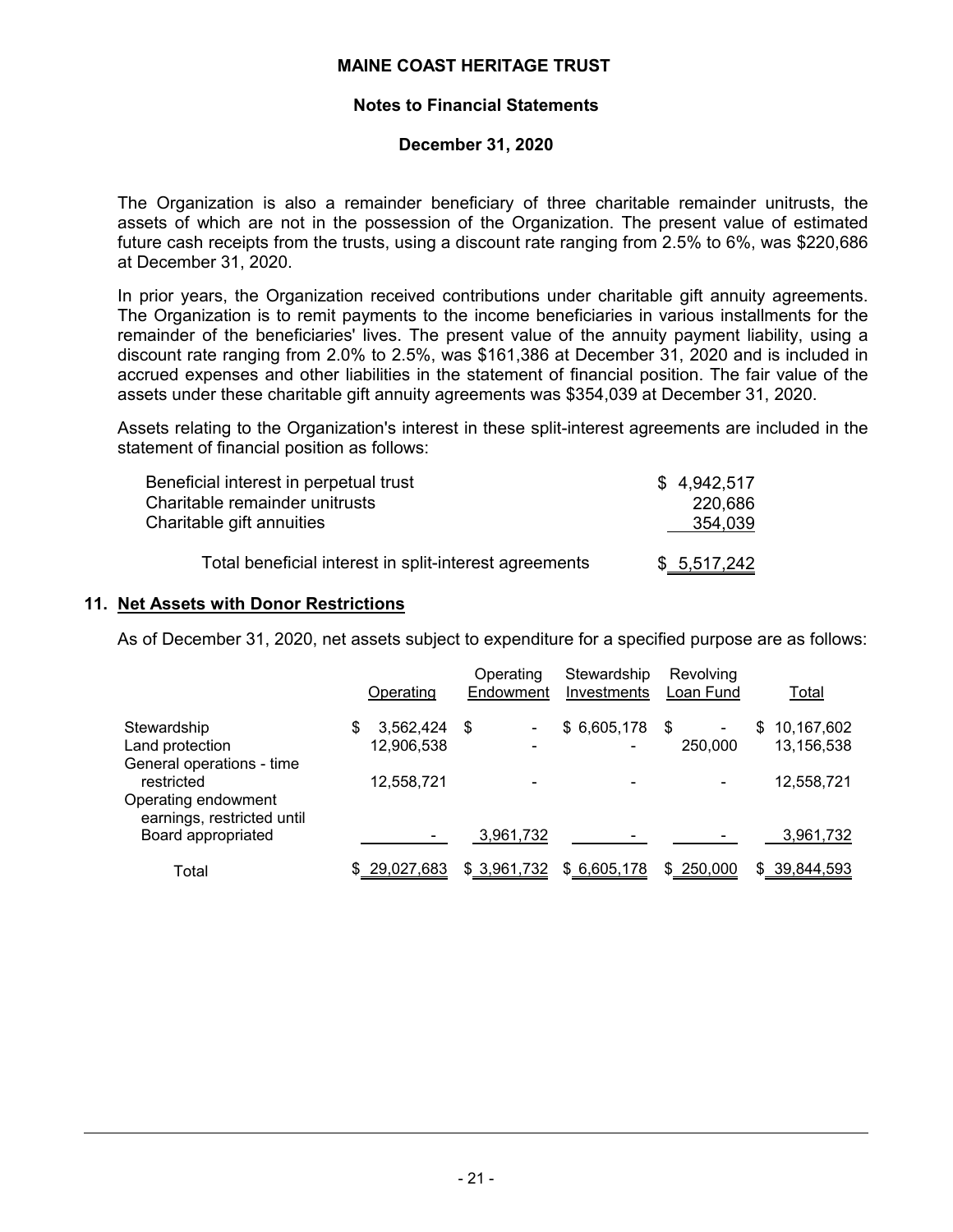### **Notes to Financial Statements**

### **December 31, 2020**

As of December 31, 2020, net assets invested in perpetuity are as follows:

| Beneficial interest in a trust, the income from which is expendable to support |                 |
|--------------------------------------------------------------------------------|-----------------|
| <b>Aldermere Farm operations</b>                                               | \$<br>4,942,517 |
| Land and land improvements - Aldermere Farm                                    | 1,400,000       |
| Investments in perpetuity, (subject to the Organization's spending policy) the |                 |
| income from which is expendable to support:                                    |                 |
| General operations of the Organization                                         | 14,237,659      |
| Campaign for the Coast                                                         | 6,500,030       |
| General operations of Aldermere Farm and Erickson Fields                       | 595,526         |
| The stewardship of conserved land                                              | 13,294,636      |
| The stewardship of conserved land in the Acadian region                        | 7,500,000       |
| The Partridge Endowment for People and Places - Care for the Land              | 340,000         |
| The Places for People - Care for the Land Endowment                            | 259,839         |
| The ESPY Land Heritage award given by the Organization                         | 136,520         |
| Land conservation effort in the Acadian region                                 | 2,500,000       |
| The Partridge Endowment for People and Places - Connect People & Land          | 1,289,835       |
| The Places for People - Connect People & Land Endowment                        | 536,883         |
| Richard Rockefeller Internship Program                                         | 200,000         |
| Total                                                                          | \$ 53,733,445   |
| Total net assets with donor restrictions                                       | \$93,578,038    |

# **12. Board-Designated Net Assets**

The Board has chosen to designate a portion of net assets at December 31, 2020 for specific purposes as follows:

|                                                  | Operating        | Operating<br>Endowment | Stewardship<br>Investments | Revolving<br>Loan |         |     | Special<br>Projects | Total<br>Board-<br>Designated |
|--------------------------------------------------|------------------|------------------------|----------------------------|-------------------|---------|-----|---------------------|-------------------------------|
| Stewardship                                      | \$<br>132,154 \$ |                        | $$24,899,184$ \$           |                   |         | -\$ | $\blacksquare$      | \$25,031,338                  |
| Revolving loan - land<br>opportunity             |                  |                        |                            |                   | 106,222 |     |                     | 106,222                       |
| Operating endowment                              |                  | 17,021,787             |                            |                   |         |     |                     | 17,021,787                    |
| Special projects general<br>Legal defense fund - |                  |                        |                            |                   |         |     | 3,018,921           | 3,018,921                     |
| conservation easements                           |                  |                        |                            |                   |         |     | 250,000             | 250,000                       |
| Conservation innovation<br>Capital replacement   | 145,000          |                        |                            |                   |         |     |                     | 145,000                       |
| reserve-operating                                | 896,546          |                        |                            |                   |         |     | 9,946               | 906,492                       |
|                                                  | 1,173,700        | \$17,021,787           | \$24,899,184               | \$106,222         |         |     | \$3,278,867         | \$46,479,760                  |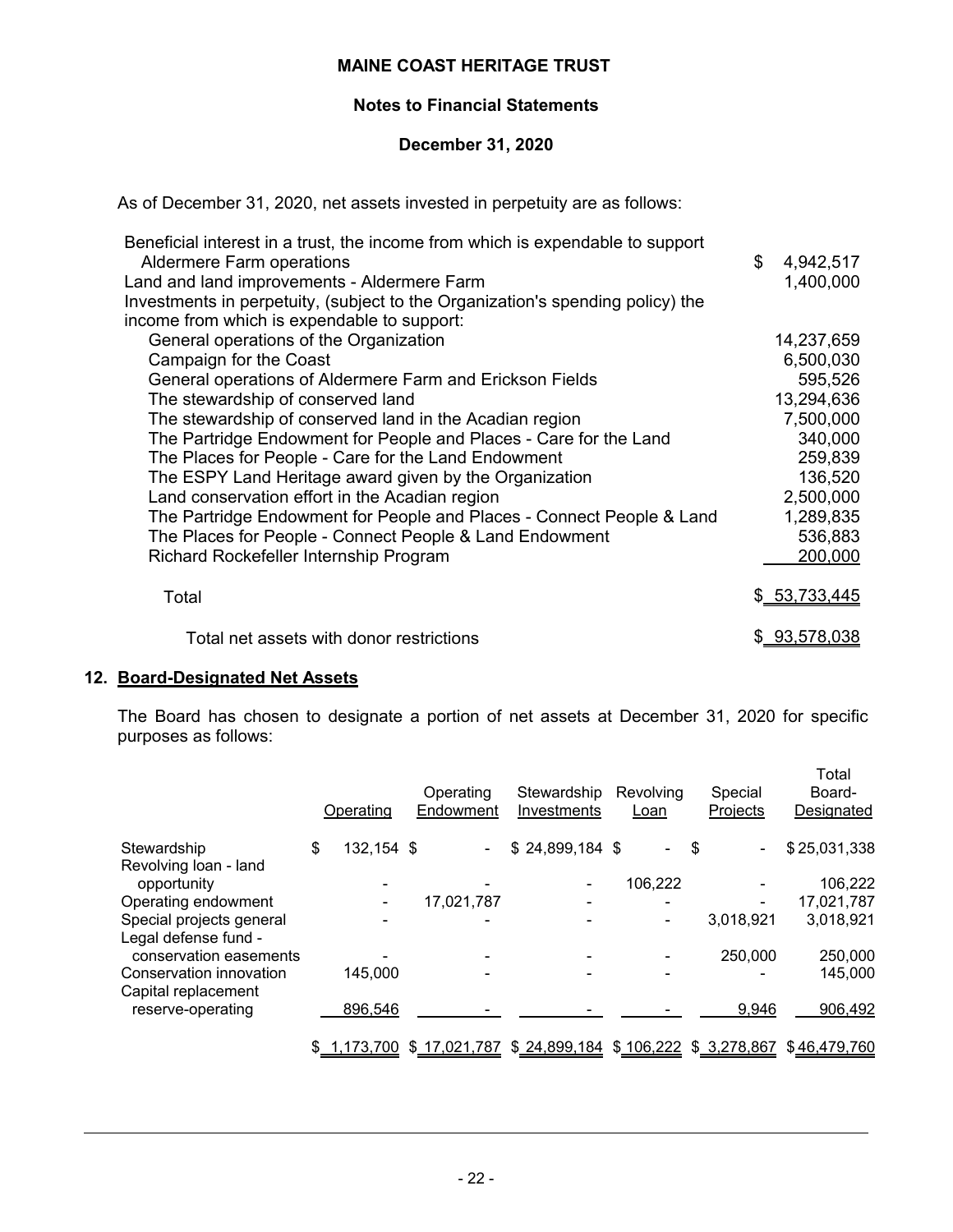#### **Notes to Financial Statements**

# **December 31, 2020**

#### **13. Fair Value Measurement**

ASC Topic 820, *Fair Value Measurement*, defines fair value as the exchange price that would be received for an asset or paid to transfer a liability (an exit price) in the principal or most advantageous market for the asset or liability in an orderly transaction between market participants on the measurement date. ASC Topic 820 also establishes a fair value hierarchy which requires an entity to maximize the use of observable inputs and minimize the use of unobservable inputs when measuring fair value. The standard describes three levels of inputs that may be used to measure fair value:

Level 1: Quoted prices (unadjusted) for identical assets or liabilities in active markets that the entity has the ability to access as of the measurement date.

Level 2: Significant observable inputs other than Level 1 prices, such as quoted prices for similar assets or liabilities, quoted prices in markets that are not active, and other inputs that are observable or can be corroborated by observable market data.

Level 3: Significant unobservable inputs that reflect an entity's own assumptions about the assumptions that market participants would use in pricing an asset or liability. There were no Level 3 investments.

Assets measured at fair value on a recurring basis are summarized below:

|                                                   | <b>Fair Value</b> | Level 1      | Level 2         |
|---------------------------------------------------|-------------------|--------------|-----------------|
| Beneficial interest in split-interest agreement - |                   |              |                 |
| Aldermere Farm                                    | \$<br>4.942.517   | \$           | 4,942,517<br>\$ |
| Charitable gift annuities                         | 354,039           | 354.039      |                 |
| Charitable remainder unitrusts                    | 220,686           |              | 220,686         |
| Corporate bonds                                   | 3,572,392         |              | 3,572,392       |
| Mutual funds                                      | 40,574,181        | 40,574,181   |                 |
| Money market portfolios                           | 3,376,636         | 3,376,636    |                 |
| Sub-total                                         | 53,040,451        | 44.304.856   | 8,735,595       |
| Investment in limited liability companies or      |                   |              |                 |
| limited partnerships at net asset value           | 60,207,958        |              |                 |
| Total                                             | \$113,248,409     | \$44,304,856 | 8,735,595       |

Level 2 beneficial interest in split-interest agreement and Level 2 charitable remainder unitrusts are valued based on the classification of the underlying investments held by the trusts, which are actively traded. The fair value for Level 2 corporate bonds is primarily based on quoted market prices of comparable securities, interest rates, and credit risk, and is obtained from the Organization's investment custodian.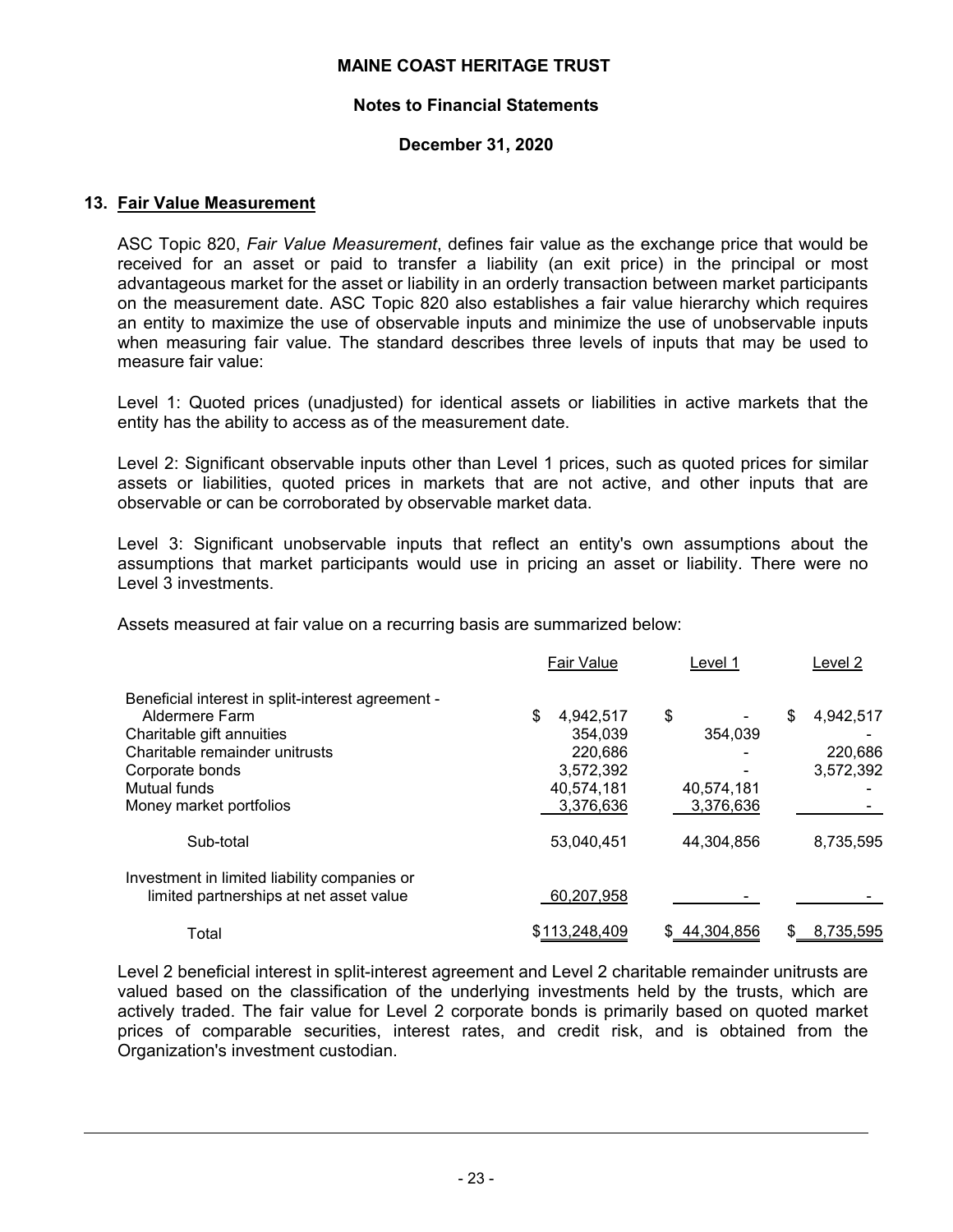# **Notes to Financial Statements**

# **December 31, 2020**

The following table sets forth a summary of the fair value of the Organization's other investments at December 31, 2020 using a reported net asset value per share:

|                                                  | <b>Fair Value</b> | Unfunded<br>Commitments |
|--------------------------------------------------|-------------------|-------------------------|
| Accolade Partners III, L.P.                      | \$<br>1,358,429   | \$<br>300,000           |
| Accolade Partners IV, L.P.                       | 1,456,058         | 300,000                 |
| Accolade Partners V, L.P.                        | 1,926,619         | 215,000                 |
| Accolade Partners VI, L.P.                       | 1,049,313         | 255,000                 |
| Accolade Partners VII, L.P.                      | 380,037           | 680,000                 |
| Accolade Partners VIII, L.P.                     |                   | 1,000,000               |
| Adamas Partners, L.P.                            | 793,498           |                         |
| Camber Capital Offshore Fund, Ltd.               | 3,264,718         |                         |
| Davidson Kempner Institutional Partners, L.P.    | 7,288,926         |                         |
| Diameter Offshore Fund, L.P.                     | 4,318,958         |                         |
| Kline Hill Partners Fund II, L.P.                | 959,242           | 304,179                 |
| Kline Hill Partners Fund III, L.P.               | 245,653           | 889,848                 |
| Legacy Venture IV                                | 349,685           |                         |
| Legacy Venture V                                 | 555,302           |                         |
| Legacy Venture VI                                | 1,338,516         | 10,000                  |
| <b>Legacy Venture VII</b>                        | 1,416,204         | 10,000                  |
| <b>Legacy Venture VIII</b>                       | 674,833           | 85,000                  |
| LL Mortgage Fund, L.P.                           | 4,026,169         |                         |
| Moonrise China Partners I, L.P.                  | 363,396           | 220,455                 |
| <b>Moonrise Venture Partners I</b>               | 1,201,019         | 190,779                 |
| <b>Moonrise Venture Partners II</b>              | 574,714           | 575,458                 |
| <b>RWC Global Horizon</b>                        | 5,260,918         |                         |
| Thirteen Partners Private Equity IV, L.P.        | 1,164,414         | 169,120                 |
| Thirteen Partners Private Equity V, L.P.         | 703,662           | 440,790                 |
| <b>TIFF Private Equity Partners 2006</b>         | 37,236            | 127,500                 |
| Two Sigma Active Extension U.S. All Cap          |                   |                         |
| Equity Cayman Fund, LTD                          | 13,907,194        |                         |
| Two Sigma Risk Premia Enhanced Cayman            |                   |                         |
| Fund, LTD                                        | 4,625,322         |                         |
| Vision Ridge Partners Sustainable Assets Fund II | 261,557           | 271,546                 |
| Private equity total                             | 59,501,592        | 6,044,675               |
| Venture Investment Associates Energy, L.P.       | 141,055           | 60,000                  |
| Venture Investment Associates Energy, L.P. II    | 366,980           | 67,500                  |
| <b>TIFF Realty and Resources 2008</b>            | 130,527           | 97,500                  |
| <b>TIFF Realty and Resources II</b>              | 67,804            | 82,500                  |
| Real assets total                                | 706,366           | 307,500                 |
| Other investments total                          | \$60,207,958      | 6,352,175<br>\$         |
|                                                  |                   |                         |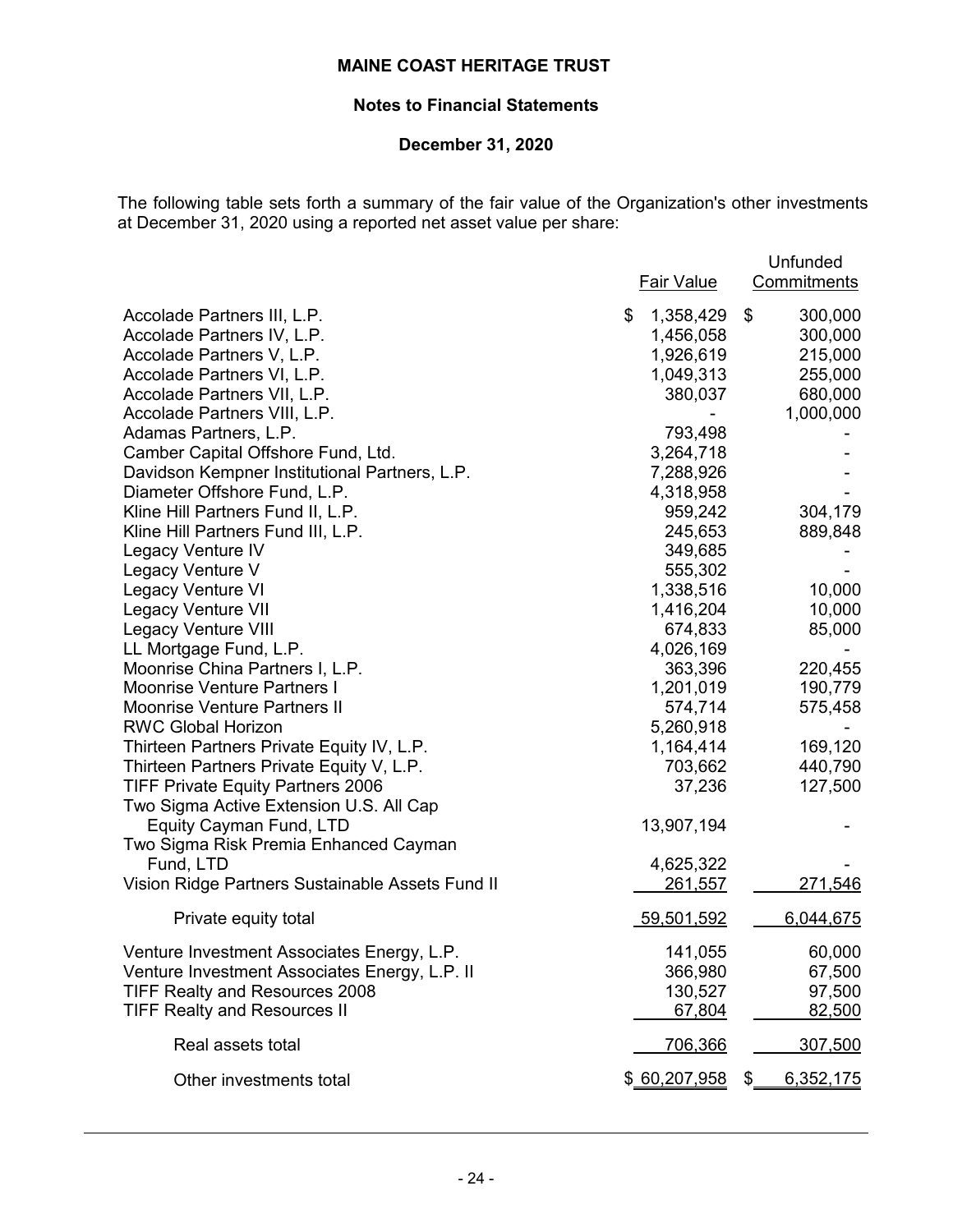# **Notes to Financial Statements**

# **December 31, 2020**

These investments are subject to varying restrictions on the sale and transfer of the Organization's interest in the investment. Distributions are generally at the discretion of the general partner, and redemption is generally only permitted upon liquidation of the partnership.

# **14. Liquidity and Availability of Financial Assets**

The Organization regularly monitors the availability of resources required to meet operating needs, while also striving to maximize the investment of its available funds. The Organization has various sources of liquidity at its disposal, including cash and cash equivalents and investments.

As of December 31, 2020, the following financial assets could be readily be made available within one year of the balance sheet date to meet general expenditures:

| Cash and cash equivalents                | \$. | 4,045,601   |
|------------------------------------------|-----|-------------|
| Accounts and accrued interest receivable |     | 61.402      |
| Investments without donor                |     |             |
| restriction or board designation         |     | 5,448,882   |
|                                          |     |             |
| Total assets                             |     | \$9,555,885 |

At December 31, 2020, \$45,222,512 of the Organization's investments were board designated. Although not expected to be needed, the portion of the Organization's investments without donor restrictions in excess of any budgeted spending amount could be used to meet cash needs if necessary. Prudent investment management, however, must be considered to ensure the preservation of the funds for future use.

Approximately 45% of the Organization's investment portfolio consists of highly liquid investments. See Notes 3 and 11 for further information about the Organization's investment portfolio and net assets, respectively.

The Organization also has a line of credit available to meet short-term needs as discussed in Note 8.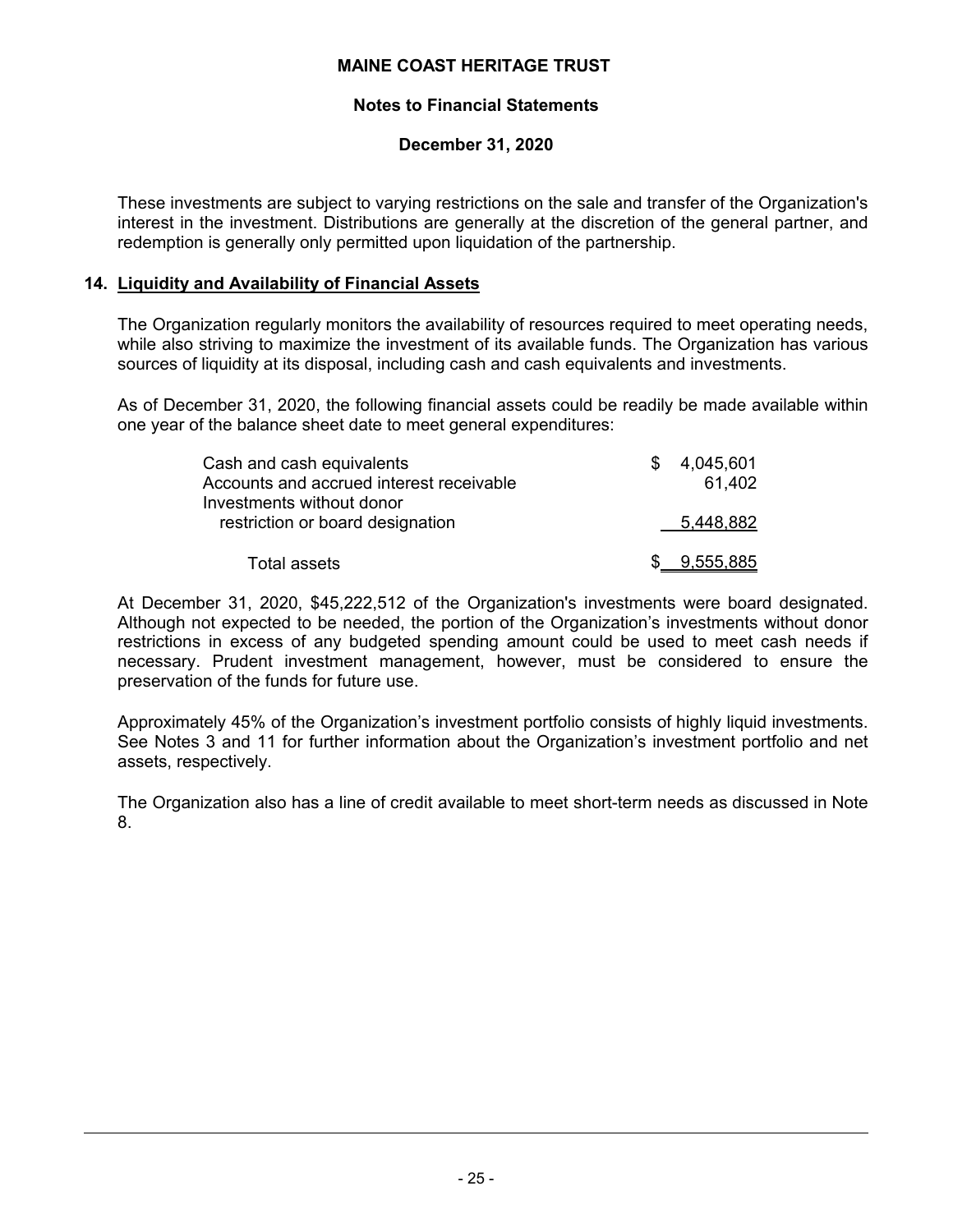#### **Notes to Financial Statements**

### **December 31, 2020**

### **15. Conservation Limited Development, LLC**

During 2008, the Organization formed Conservation Limited Development, LLC (the Company). The Organization is the sole member of the Company. The Company was formed for the purpose of owning, managing, renting, leasing, buying, selling, and developing property as authorized by the Organization. The balances and activities of the Company for 2020 prior to elimination and consolidation into the operating fund are as follows:

| Cash<br><b>Buildings</b><br>Land                                                                        | \$<br>137,494<br>233,904<br>2,691,058         |
|---------------------------------------------------------------------------------------------------------|-----------------------------------------------|
| <b>Total assets</b>                                                                                     | 3,062,456                                     |
| Due to other funds<br>Accounts payable<br>Notes payable                                                 | 1,999<br>2,393,000                            |
| <b>Total liabilities</b>                                                                                | 2,394,999                                     |
| Net assets without donor restriction                                                                    | \$<br>667,457                                 |
| Gain on sale of land<br>Gain on forgiveness of debt<br>Partnership contribution<br><b>Total revenue</b> | \$<br>183,492<br>27,863<br>740,757<br>952,112 |
| Professional fees and contract services<br>Property taxes<br>Loss on impairment of land                 | 799<br>18,141<br>297,463                      |
| Total expenses                                                                                          | 316,403                                       |
| Increase in net assets                                                                                  | 635,709                                       |
| Net assets without donor restriction - beginning of year                                                | 31,748                                        |
| Net assets without donor restriction - end of year                                                      | \$<br>667,457                                 |

#### **16. Uncertainty**

In response to the coronavirus (COVID-19) global pandemic, since March 2020 U.S. and world governments encouraged self-isolation to curtail the spread of COVID-19 by mandating the temporary shutdown of business in many sectors and imposing limitations on travel and the size and duration of group meetings. Many sectors are experiencing disruption to business operations and the impact of reduced consumer spending.